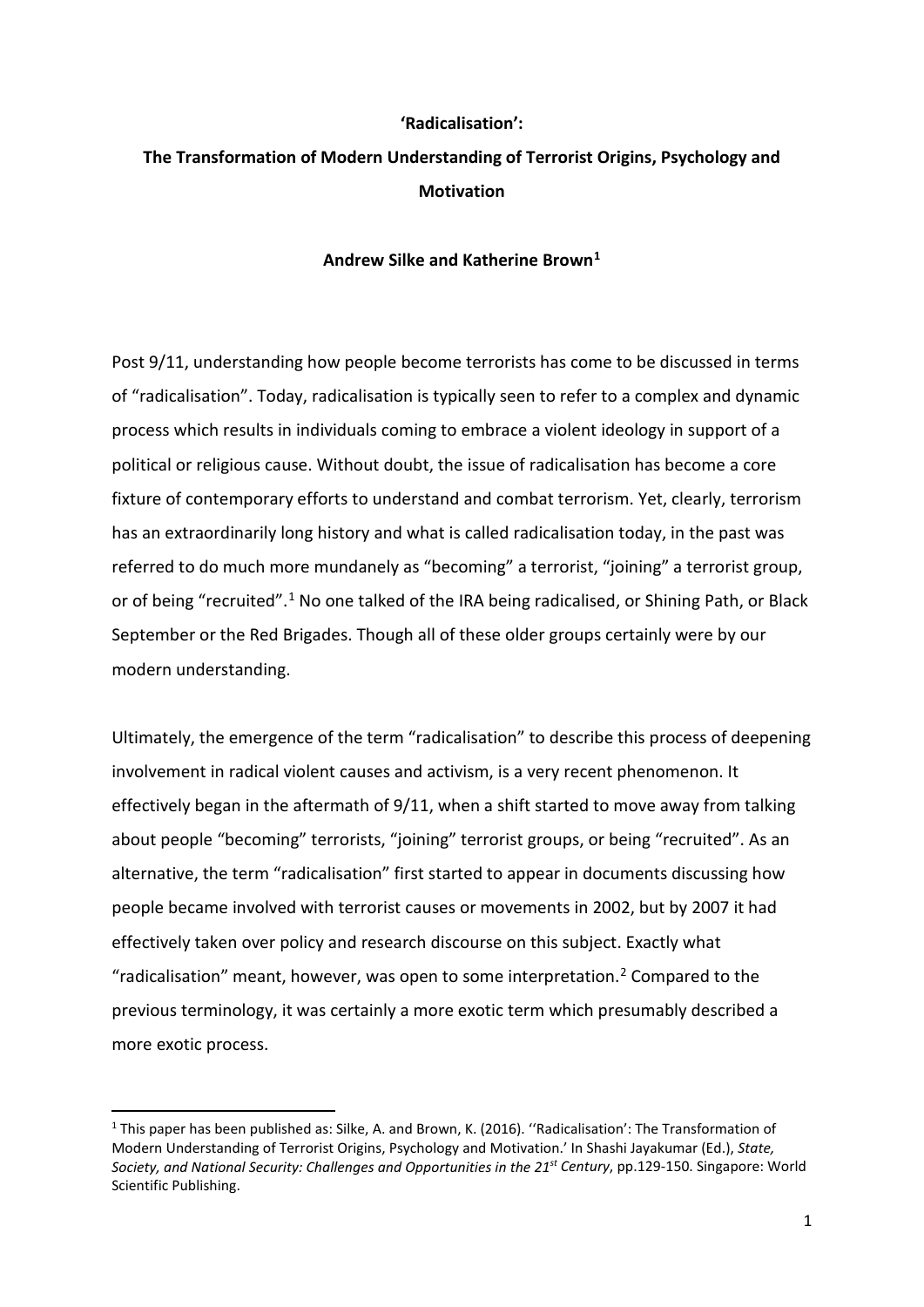It did not help that, like terrorism itself, radicalisation as a term arrived already mired with some political baggage, and was quickly shackled with even more, all of which has hindered, rather than helped its scientific development. One of the most straightforward of the recent scientific definitions of radicalisation, for example, comes from Horgan and Braddock, who defined it as: "the social and psychological process of incrementally experienced commitment to extremist political or religious ideology". [3](#page-19-0) Taken at face value, such a perspective offers plenty of scope to develop our understanding, but as Peter Neumann highlighted, the politicisation of the term created a multitude of obstacles:

Unfortunately the concept of radicalisation, as used in many government-linked quarters, suffers from politicisation, is fuzzy, applied one-sidedly (only non-state actors are assumed to radicalise, not governments), often lacks a clear benchmark (adherence to democratic principles and the rule of law, abstaining from the use of violence for political ends), and is linked too readily with terrorism (broadly defined) as outcome. Its broader application to political activism of individuals and movements in societies where social development is blocked by non-democratic extremist regimes is problematical.<sup>4</sup>

Terrorism as a term has also been mired with similar difficulties in how it has been defined, though this has not restricted the enormous growth in terrorism studies in recent years, or research on a bewildering range of topics linked to the area.<sup>[5](#page-19-2)</sup> Similarly, the development of theoretical models and research on radicalisation has been enormous in recent years, and the focus of this chapter is to attempt to review some of the major developments in our understanding of radicalisation and the significant issues connected to the phenomenon.

## **Theoretical Models of Radicalisation**

The past decade has been an exceptionally vibrant period for the development of models of radicalisation.<sup>[6](#page-19-3)</sup> New research has fuelled a plethora of theories around what factors and processes drive radicalisation, and provided a range of sometimes very different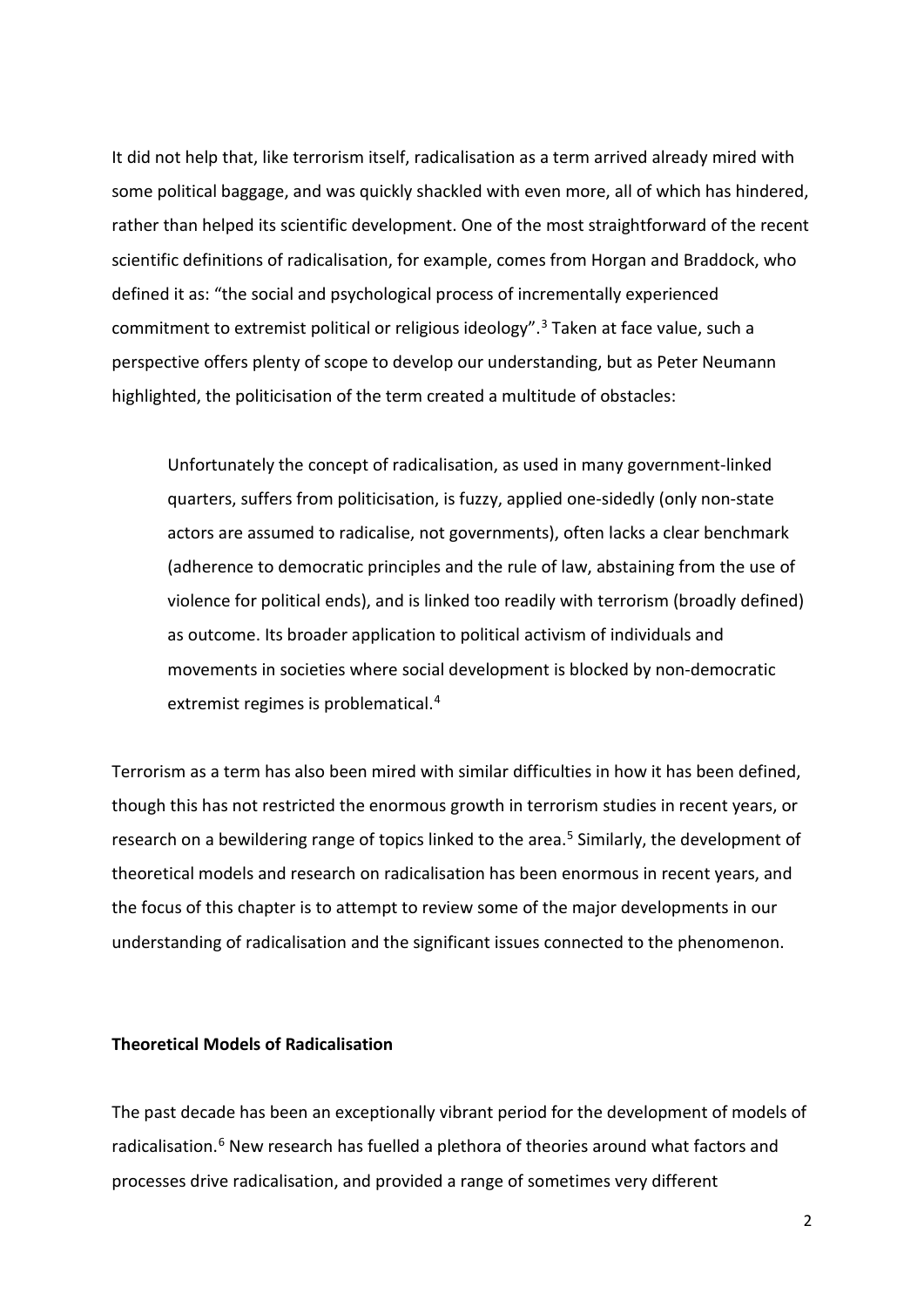perspectives on the issue. There is not enough space in this chapter to review all of these models, but we can focus attention on some of the major ones, bearing in mind that it is likely that new models will continue to emerge and many of the current ones will be refined further.

# *Moghaddam's Staircase Model of Radicalisation*

Fathali Moghaddam's staircase model was one of the first detailed models and since its publication in 2005 it has become one of the most influential of the theoretical models.<sup>[7](#page-20-0)</sup> In a recent review it was identified as among the 100 most cited articles on terrorism.<sup>8</sup> The model presents radicalisation as a phased process, involving six stages in total. Figure 1 provides an outline of the model.

## **Figure 1: Moghaddam's Staircase Model of Radicalisation**

**FIFTH FLOOR**  The Terrorist Act and Side-stepping Inhibitory Mechanisms

## **FOURTH FLOOR**

Solidification of Categorical Thinking & the Perceived Legitimacy of the Terrorist Group

**THIRD FLOOR**  Moral Engagement

# **SECOND FLOOR**

Displacement of Aggression

# **FIRST FLOOR**

Perceived Options to Fight Unfair Conditions

#### **GROUND FLOOR**

Psychological Interpretation of Material Conditions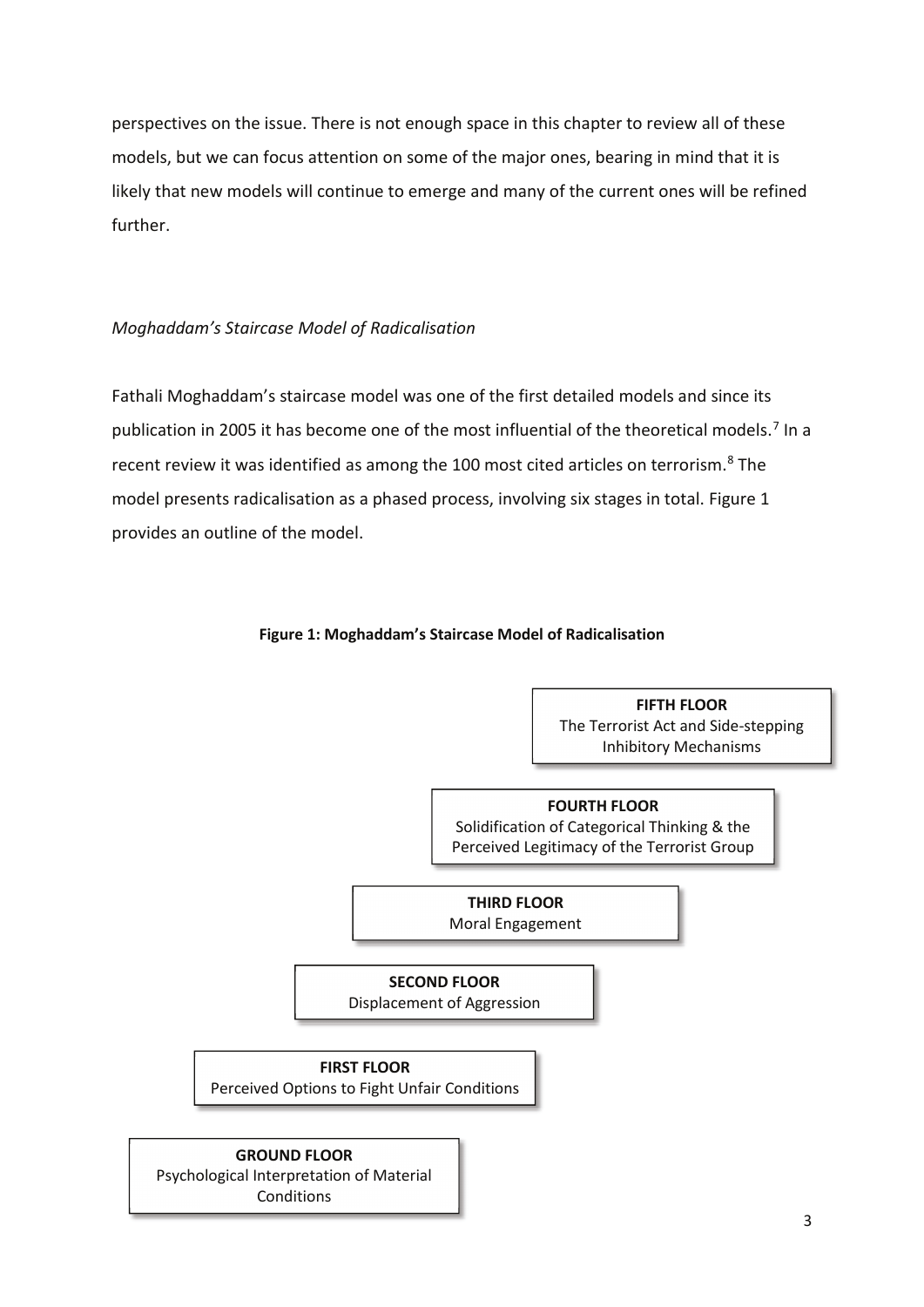There are six stages in total and each stage is represented by a different step in the staircase. The higher you progress in the model, the fewer the number of people who reach each level, and the step metaphor is designed to reflect that progress through the different phases is not automatic or inevitable. The ground level of the model starts with perceptions of discontent and a desire by individuals to improve their situation. If they are unsuccessful in doing this, feelings of frustration and anger develop towards any entity individuals believe are responsible for these setbacks. Moral disengagement from standard social norms occurs as the individual increasingly begins to adopt the moral framework of the terrorist group or cause. This deepens as the individual progresses up the staircase, to the point where in the final stage they are incorporated within the terrorist movement and are willing to carry out acts of violence on behalf of the cause.

#### *McCauley and Moskalenko's 12 mechanism model*

Published in 2008, the McCauley and Moskalenko model argues that radicalisation can happen at three different levels: individual, group and mass.<sup>[9](#page-20-2)</sup> Within this framework, each level might best be considered as comprising a set of different pathways leading to radicalisation, and 12 different mechanisms as to how this can happen are described. Table 1 below outlines the model and the mechanisms.

At the level of the individual, radicalisation is caused primarily by grievances, either experienced directly or else experienced by the group the individual identifies with. Group and mass radicalisation can be the result of competition and conflict with other groups or states. With the model, radicalisation is defined as a "change in beliefs, feelings, and behaviors in directions that increasingly justify intergroup violence and demand sacrifice in defense of the ingroup."[10](#page-20-3)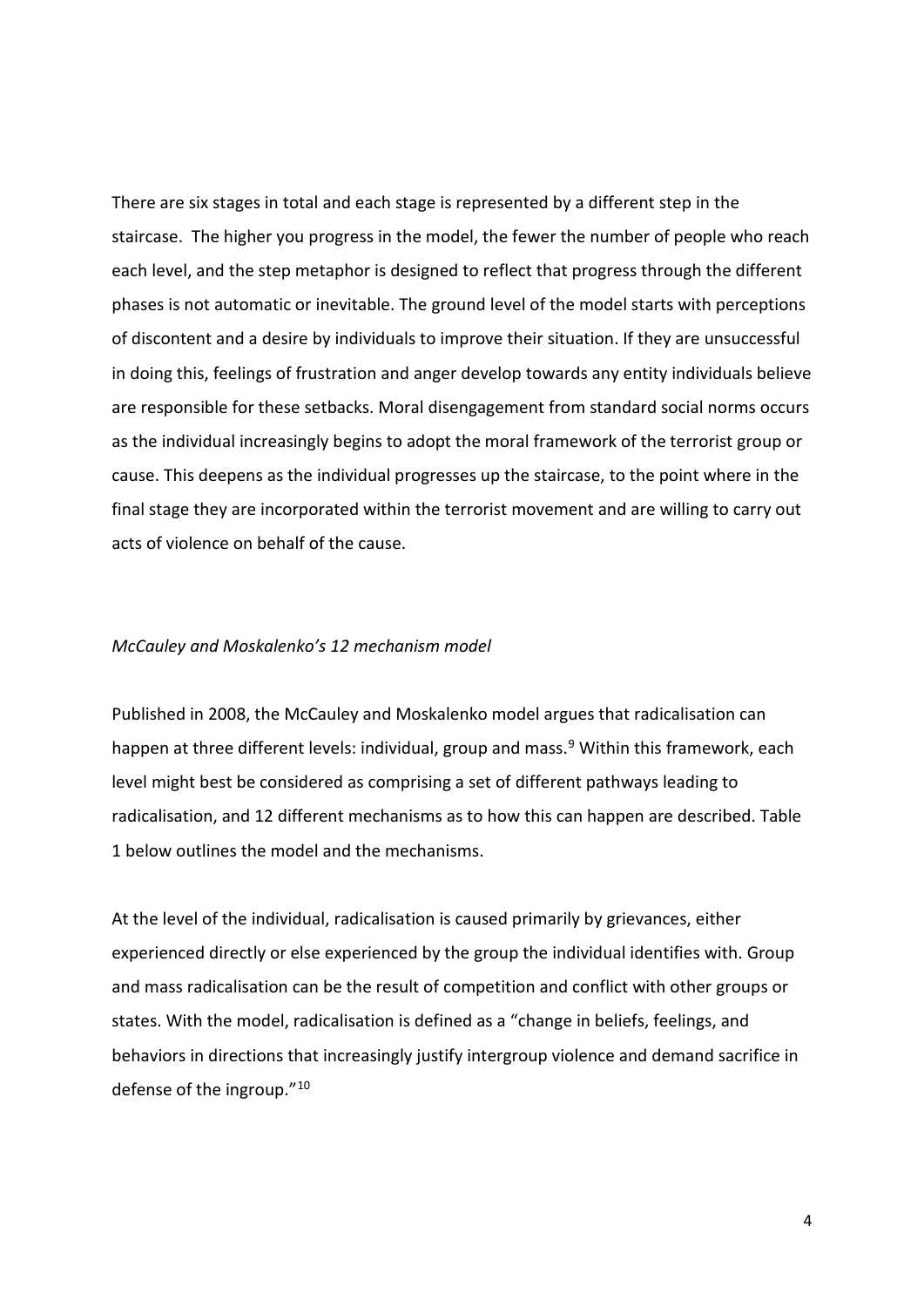| Level of radicalization | <b>Mechanism</b>                               |
|-------------------------|------------------------------------------------|
|                         |                                                |
| Individual              | 1. Personal victimization                      |
|                         | 2. Political grievance                         |
|                         | 3. Joining a radical group—the slippery slope  |
|                         | 4. Joining a radical group—the power of love   |
|                         | 5. Extremity shift in like-minded groups       |
| Group                   | 6. Extreme cohesion under isolation and threat |
|                         | 7. Competition for the same base of support    |
|                         | 8. Competition with state power-condensation   |
|                         | 9. Within-group competition-fissioning         |
| Mass                    | 10. Jujitsu politics                           |
|                         | 11. Hate                                       |
|                         | 12. Martyrdom                                  |
|                         |                                                |

## **Table 1: McCauley and Moskalenko's 12 mechanism model**

Importantly the model stresses the reactive nature of radicalisation. For ten out of the twelve mechanisms, radicalisation is occurring in response to events and forces in the environment, and particularly to threats to the individual and to the group. The model overall stresses the importance of environmental context in understanding how and why radicalisation happens. A further important element is that ideology is not a key causal factor of radicalisation in this model. Indeed, in the original article describing the model, ideology is not mentioned at all. It does receive attention in later accounts, but overall within this framework, ideology is not the key driving force. As McCauley and Moskalenko noted in 2010, radicalisation can occur without an ideology:

"there are many paths to radicalisation that do not involve ideology. Some join a radical group for thrills and status, some for love, some for connection and comradeship. Personal and group grievances can move individuals toward violence, with ideology serving only to rationalise the violence."<sup>[11](#page-20-4)</sup>

A final noteworthy element of the model is McCauley and Moskalenko's conclusion that "Radicalization emerges in a relationship of intergroup competition and conflict in which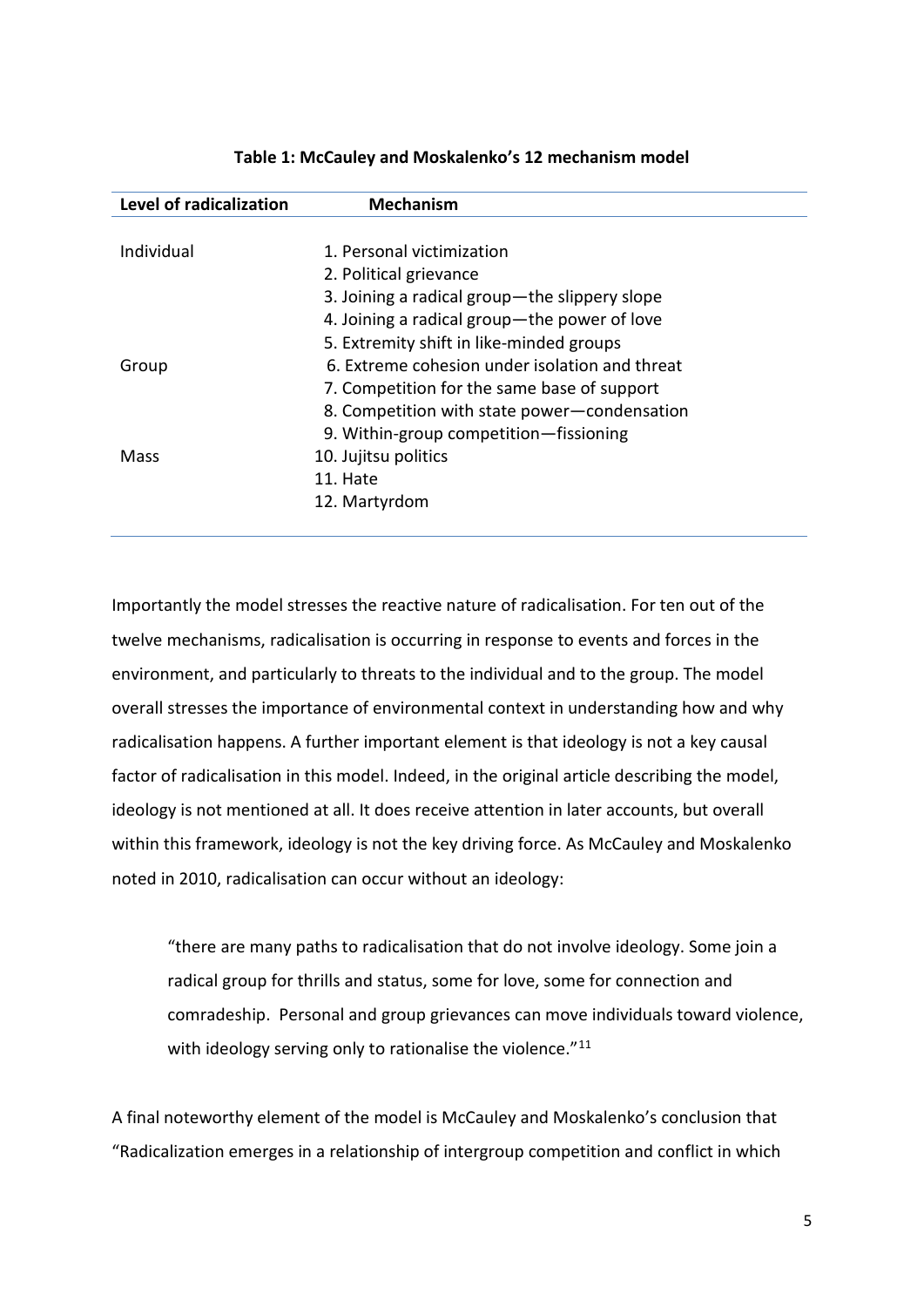*both sides* are radicalized" [emphasis added]. Thus, it is not just terrorists who are radicalised, but also those who are fighting against them. Radicalisation, then, is not a process that only produces terrorists, but rather affects all sides in violent conflicts.

## *Kruglanski et al.'s Quest for Significance Model of Radicalisation*

A more recent model on radicalisation has been offered by Kruglanski et al., and this looks as if it will become a quite influential theory.<sup>[12](#page-20-5)</sup> The model effectively emerged from research studies exploring the role of significance quest in terrorist motivation. Studies in the area suggest that the move towards an extremist ideology is for many a way of dealing with perceived inadequacy and failure in their own lives, and of attempting to increase their own self-esteem and sense of significance.<sup>[13](#page-20-6)</sup> How the model works is outlined in figure 2.



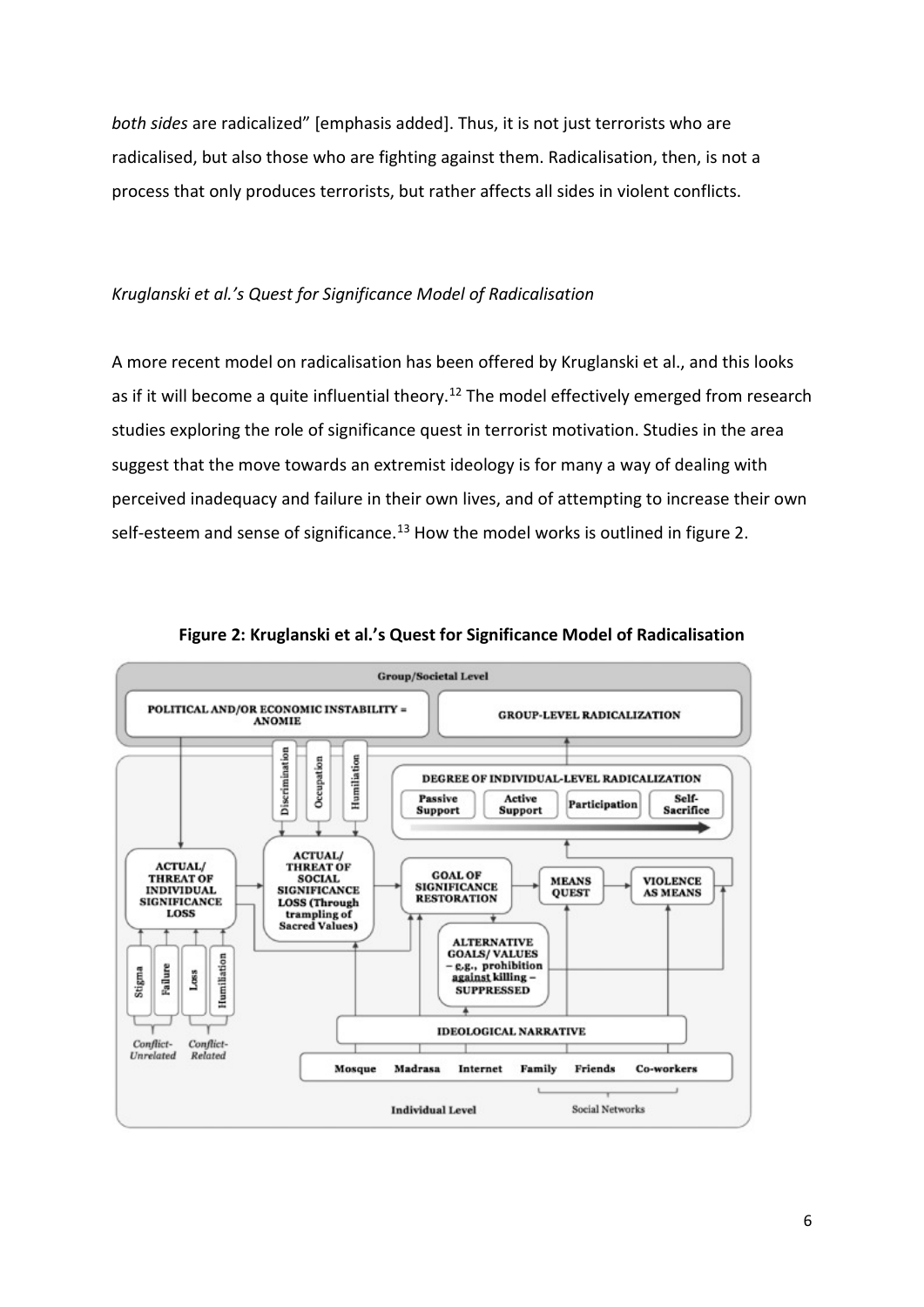Unlike McCauley and Moskalenko's model, ideology plays a much more central role in this framework. For Kruglanski et al. there are three major elements in the radicalisation process: (1) an individual motivation for personal significance (often a reaction to perceived failures, threats and setbacks in life); (2) an ideology which identifies appropriate ways to achieve personal significance; and then (3) social processes which bring the individual into contact with this ideology.

There is empirical support for some elements of the model. For example, a loss or drop in personal significance is likely to cause a "collectivistic shift" in an individual's sense of identity.<sup>[14](#page-20-7)</sup> This effectively means that the individual's identity shifts towards a more groupbased identity, with greater priority and meaning given to the group's norms and values. Studies suggest that this is further linked with both a greater willingness to sacrifice and to support violence on behalf of the group and its values.<sup>[15](#page-20-8)</sup>

## **Key Factors Associated With the Radicalisation Process**

While there may be considerable variation in emphases, inevitably the various models of radicalisation also have significant overlaps. Where there is general agreement between them is usually around the view that radicalisation is a complex and dynamic process which results in individuals coming to embrace a violent ideology in support of a political or religious cause. The process is not inevitable nor does it follow a single route. Instead, most of the models highlight that there are multiple pathways to violent extremism and that the process of getting there can often be an often erratic experience capable of going in a variety of directions.

As even the brief review of theoretical models in the previous section illustrates, there is no single root cause of radicalisation. Indeed, more than 200 different factors have been identified by research which could play a role in the radicalisation process.<sup>[16](#page-20-9)</sup> Not all of these factors feature in every case, and there is often very considerable variation. Ultimately, radicalisation is not simply the sum of different factors, but rather that the different factors seem to play a role at different stages in the process.<sup>17</sup> Key events can motivate individuals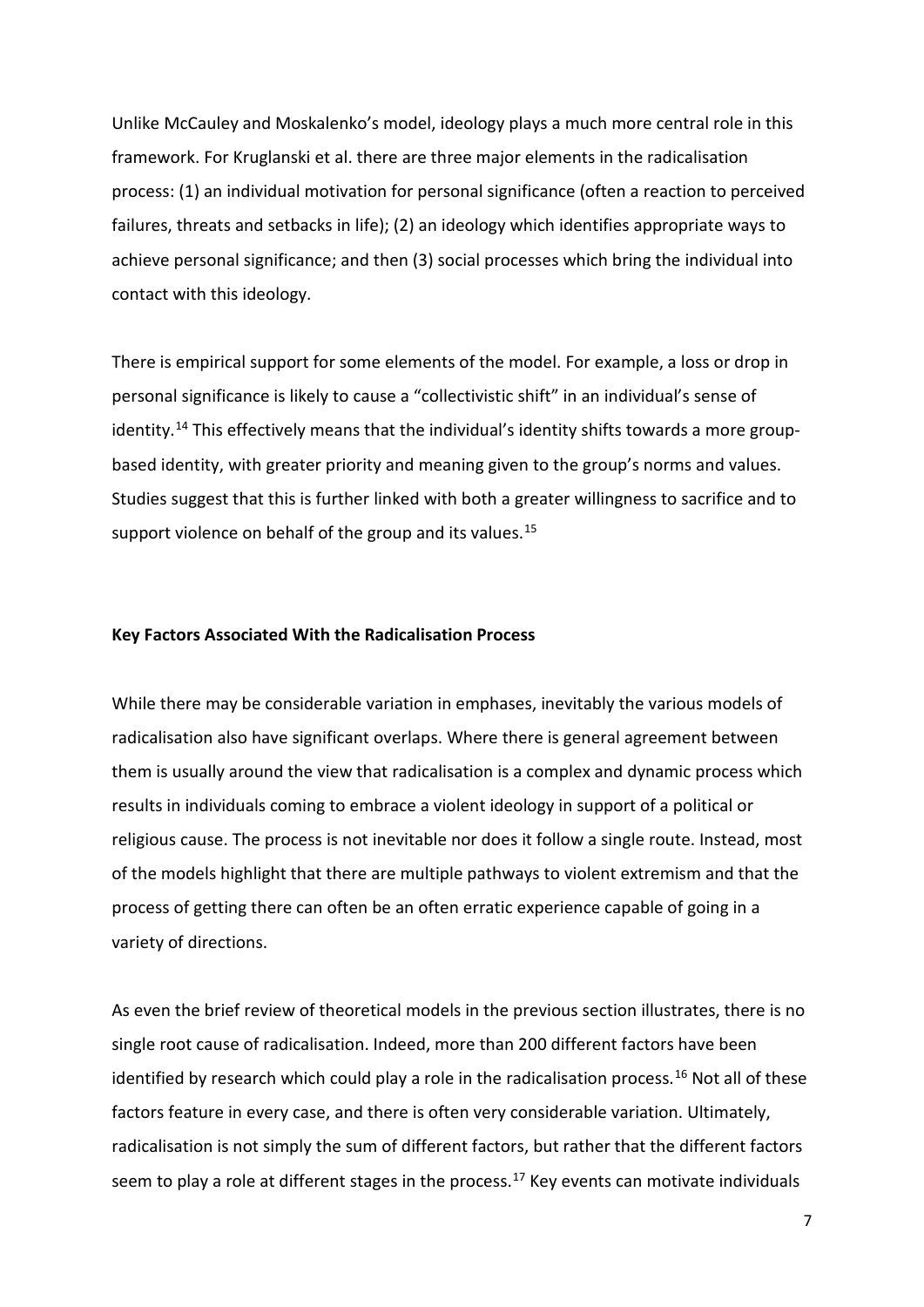to radicalise further or to de-radicalise, and overall radicalisation is best seen as a complex, non-linear and dynamic process.

The general trend in research findings though is that radicalisation is the result of the interaction of both personal factors (e.g. individual susceptibility) and environmental factors (e.g. social relationships, community attitudes).[18](#page-20-11) Studies have also highlighted that static and dynamic factors both play significant roles in radicalisation. Static elements include, for example, demographic factors such that young people aged 15-24 are most at risk, and males are usually more affected than females.<sup>[19](#page-20-12)</sup> Dynamic factors can include social relationships, which in most cases are probably one of key elements in the radicalisation process. Camaraderie, social support and a sense of belonging can all be powerful incentives for becoming and staying involved with a radical group[.20](#page-20-13) 

In his analysis of the life histories of hundreds of jihadi terrorists, Edwin Bakker for example found that these individuals tended to become involved in terrorism through networks of friends or relatives and that generally there were no formal ties with terrorist networks.<sup>[21](#page-20-14)</sup> More recent research suggests that in up to 20% of cases family members played a key role in introducing and initiating to an extremist movement. In contrast, friends played the key role in almost 50% of cases.<sup>[22](#page-20-15)</sup>

Psychological vulnerability can also play a significant role, though this should not be confused with mental illness or serious psychological problems, which overall are present in relatively few cases of serious radicalisation.<sup>23</sup> The presence of an extremist ideology is a further factor, though the key element here is probably around how an individual latches onto the ideology and incorporates elements of it within their own identity. The transformation of the individual's identity is an important dimension, rather than, for example, nuances within the ideology. Indeed, radicalised individuals can often have a surprisingly simplistic and shallow understanding of the ideology.<sup>[24](#page-20-17)</sup>

In the following section we will explore in more detail a selection of these different factors which have been linked with the radicalisation process.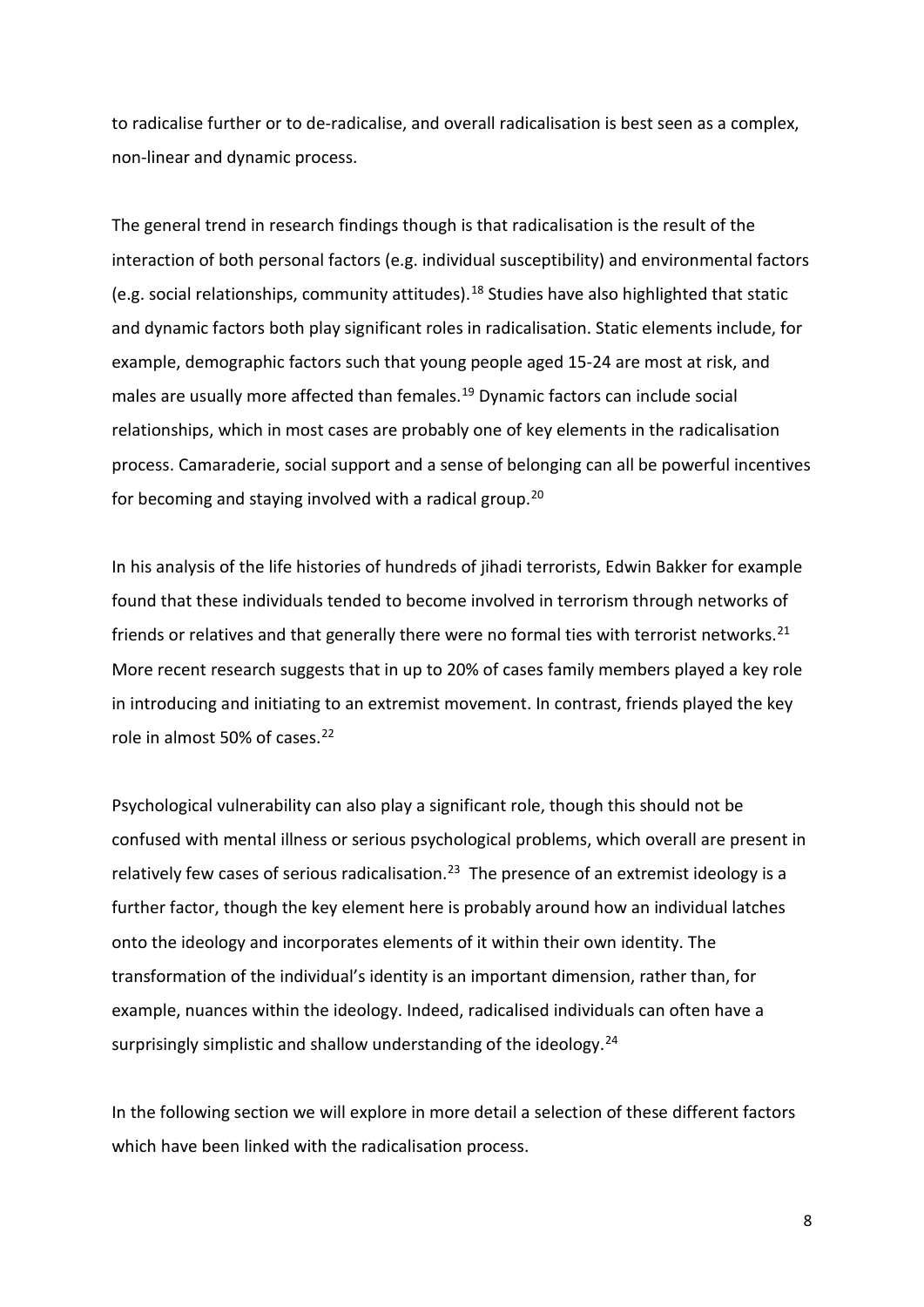## **Psychological Vulnerability to Radicalisation**

The issue of psychological vulnerability to radicalisation has attracted growing attention, though there is variation in how this is interpreted and assessed.<sup>25</sup> A range of psychological factors have been identified as important to radicalisation including: issues of grievance, perceived injustice, identity, anger, revenge and a quest for significance. Certainly, most extremists believe at the time of their offending that their actions are morally justified, and various psychological processes (such as deindividuation, mortality salience, moral disengagement and risky shift) appear to play an important role in facilitating their involvement. [26](#page-20-19) We can now consider some of these issues in more detail.

#### *Quest for Significance*

Quest for significance has already been discussed in relation to Kruglanski et al.'s model of radicalisation.<sup>27</sup> One of the key findings in this regard is that perceived success in life appears to be a factor in radicalisation. Individuals who perceive themselves as less successful identify more with their religion or nationality. Kruglanski et al. explained this in terms of a collectivistic shift. Of concern here are studies that show that people who see their identity primarily in these terms are more likely to express support for extremist violence. Other research shows that feelings of shame or insignificance correlate with support for extremism and political violence.  $^{28}$  $^{28}$  $^{28}$  Linked to this, recent research in the UK has found that Muslim individuals with symptoms of mild depression were more likely to express support for terrorism and political protest.<sup>29</sup>

Thus, the gravitation towards an extremist ideology is for many a way of dealing with perceived inadequacy and failure in their own lives, and of attempting to increase their own self-esteem and sense of significance.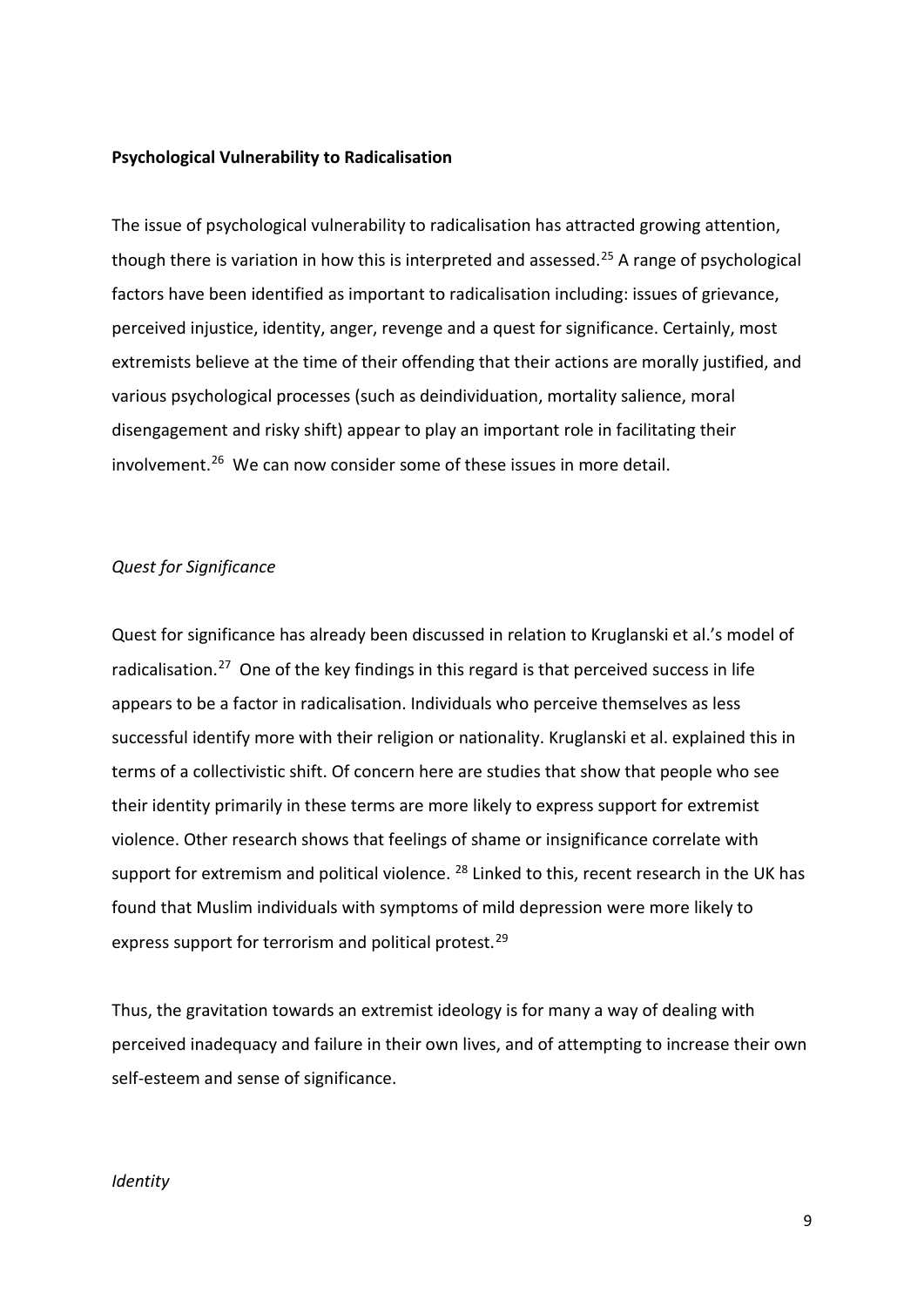How someone sees their identity appears to be an important factor.<sup>[30](#page-20-23)</sup> People who see their identity as individuals first, are less likely to support or feel positive about an extremist ideology. In contrast, people who have a collectivistic identity (i.e. they see their identity first in terms of their religion or nation) are more supportive of extremist violence. Past life events can play an important role in an individual's sense of identity. Studies show that there is a strong relationship between self-reported life failure (or lack of success), and greater identification as a member of a collective (nation or religion). Those who experience a loss of significance are more likely to then adopt collective ideologies that will provide them with significance. Once someone has adopted a group-centred identity, studies show they are more likely to engage in activity in support of that group.

#### *Self-Esteem*

Linked with the quest for significance, many theories have assumed that individuals with lower levels of self-esteem can be more vulnerable to radicalisation. <sup>[31](#page-20-24)</sup> In this framework, the extremist ideology can offer people a way to enhance their self-esteem. Recent research results, however, suggest a more complex picture with self-esteem effects. Low self-esteem is associated with increased vulnerability to radicalisation, but so too, is high self-esteem. Found that individuals with moderate levels of self-esteem seemed to be the most resilient to violent radicalisation.<sup>[32](#page-20-25)</sup>

Added to this, is the related finding from other research studies that people at early stages of radicalisation can show low self-esteem, but individuals at later stages (who have been heavily radicalised) actually report high self-esteem (a result of embracing the ideology and the message that the individual is an active member of a valued in-group).<sup>[33](#page-20-26)</sup>

# *Mortality Salience*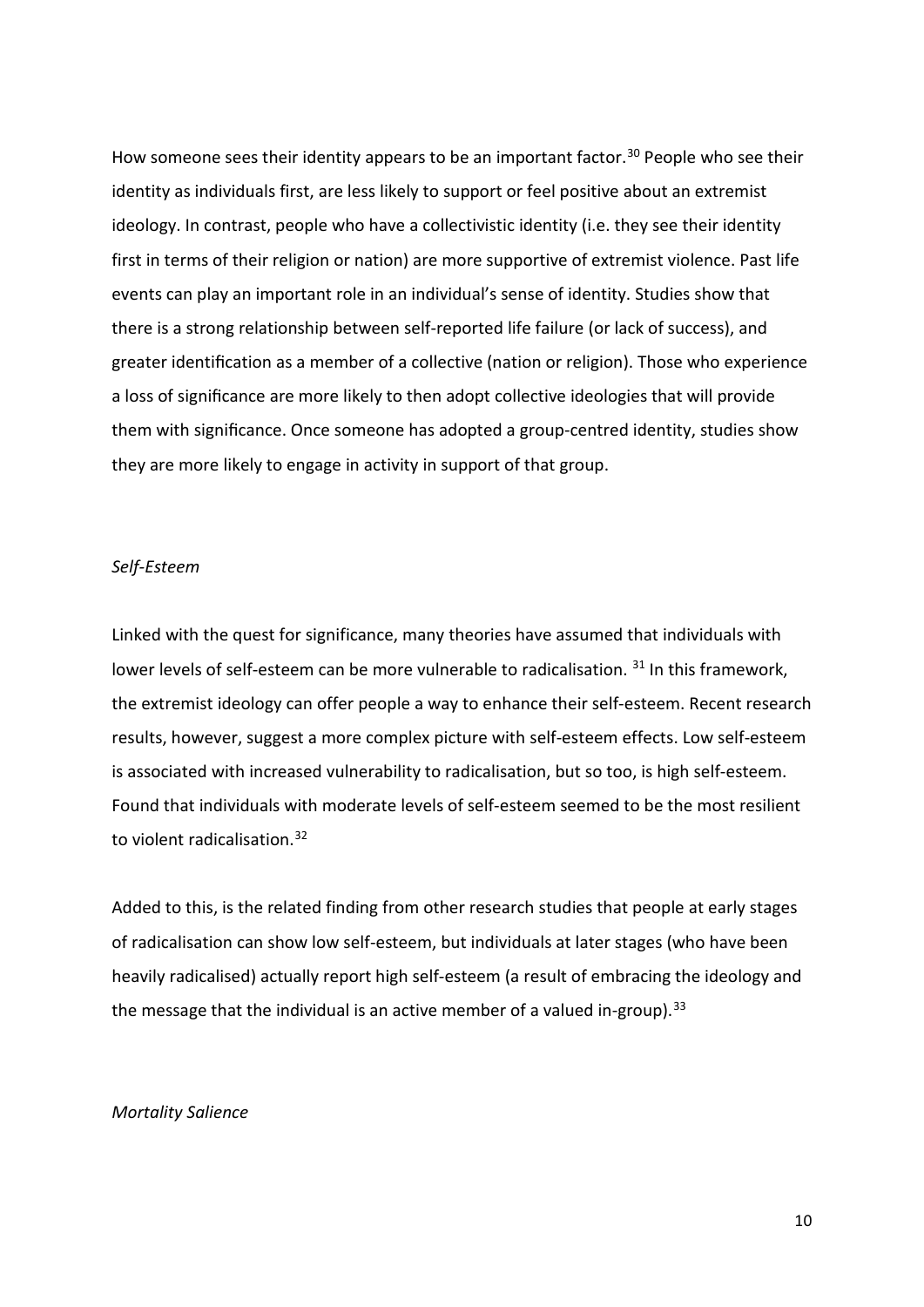When people are exposed to death-related thoughts or imagery this results in what psychologists refer to as a 'mortality salience' effect. Psychological research has shown that even very subtle cues relating to death can create mortality salience effect – even when the cues are not consciously recognised by the person involved.[34](#page-20-27)

Mortality salience has a number of psychological effects. After exposure to such images people will usually feel an increasing pride in and identification with their country, religion, gender, race, etc. They experience exaggerated tendencies to stereotype and reject those who are different from themselves. The group you belong to is even better than it was before, even more worthy of your support. Your rivals though are diminished, less deserving of sympathy or compassion. People feel greater hostility toward those who are perceived as different others or as a threat.

These changes in attitude and perceptions are also linked to changes in behaviour. Some of these are relatively subtle, such as sitting closer to a person who shares your own culture, while moving further away from foreigners. Others are starker, including increased physical aggression toward anyone critical of cherished beliefs.

Crucially, mortality salience has also been found to lead to an increase in support for extremism when it is linked to group identity. For example, one study found that under mortality salience conditions white Americans expressed more sympathy and support for other Whites who expressed racist views. In the Middle East, researchers found that Muslim students under mortality salience conditions expressed more support and sympathy for suicide bombers, and also expressed a greater willingness to carry out suicide attacks themselves.[35](#page-20-28)

The more that important cultural icons and beliefs (e.g. in the context of militant jihadi terrorism, reference to the Quran, the Prophet Mohammed, and other vital aspects of Islam) are involved, then the more pronounced that the effect is likely to be. Mortality salience leads to an increased attachment and protectiveness towards such beliefs and also produces increased hostility and aggression to others who appear to be denigrating or insulting such icons and beliefs.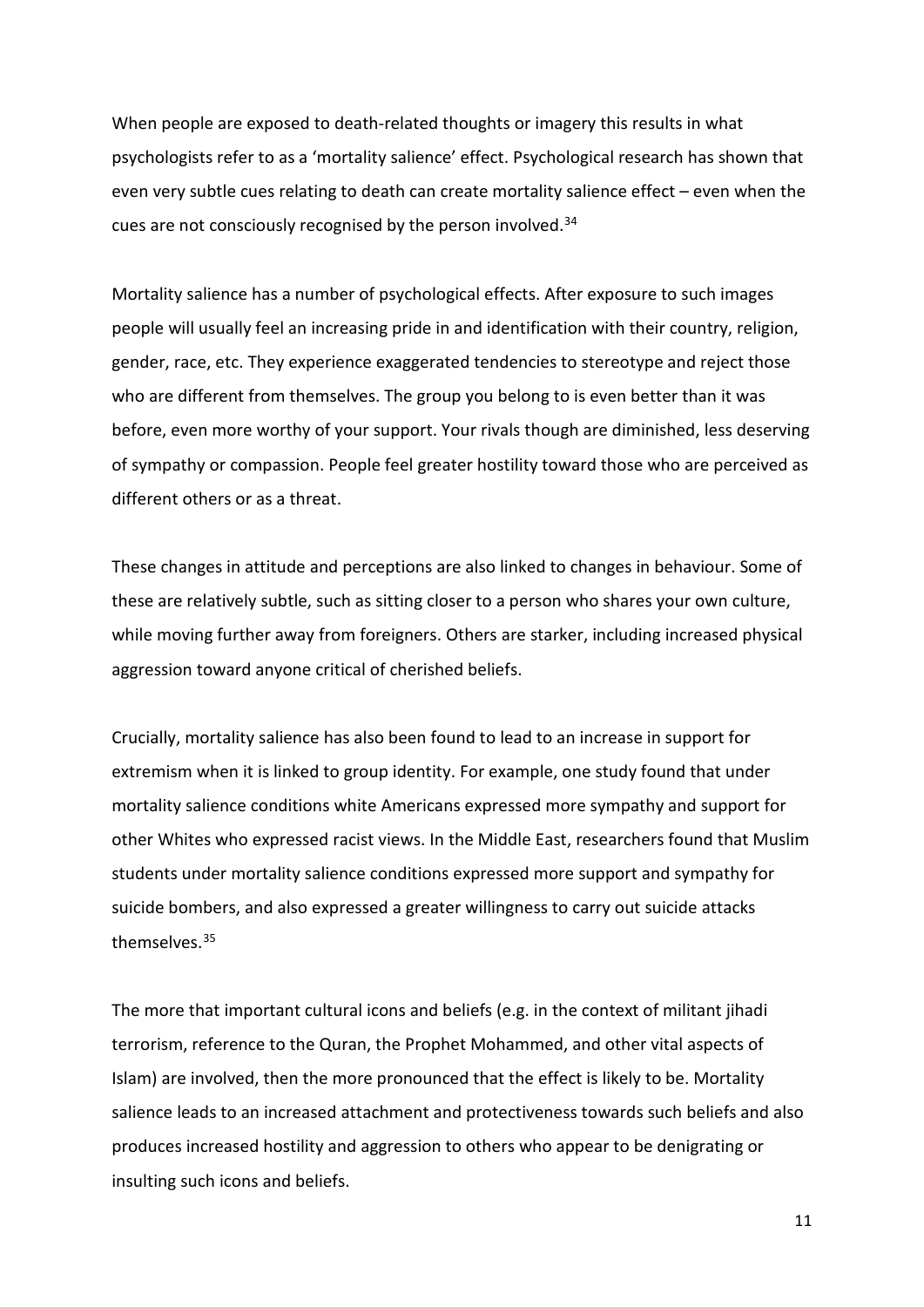#### *Altruism and Self-Sacrifice*

Perhaps strangely, many people see their involvement with an extremist movement as a pro-social activity, and altruism has been identified as a potential factor in radicalisation. [36](#page-20-29) Altruistic tendencies can be increased by stressing similarities with others. The stronger a person can identify with others the more they care about what happens to them. In contrast, stressing the differences weakens such bonds and interest and concern declines.

Altruism is likely to have an impact on support for extremism when it is considered within the context of identity. Individuals who feel their identity is closer to the militant group, and who score higher on altruistic measures, are arguably the ones who will express and feel the strongest support for the group including the group's use of extreme measures. Potentially, they will also be more likely to act on these sentiments.

Importantly, studies show that measures of altruism correlate closely with measures of the psychological willingness to self-sacrifice.<sup>[37](#page-20-30)</sup> Both of these factors also match closely measures of having a commitment to higher causes - causes which provide meaning in people's lives. Self-sacrifice is also linked to an increased willingness to engage in extreme actions, to endure personal suffering and hardship on behalf of a cause, and feeling angry towards people who do not respect that cause.

## **Radicalisation and Children and Teenagers**

Many individuals can become engaged with violent extremist movements at very young age and adolescence, in particular, seems to be a critical period. Why adolescence is so important appears to relate to issues around identity and negative emotions. Establishing a clear sense of identity is a normal part of adolescence. The concern with radicalisation is when identity gravitates towards an ideology-based violence and is shaped by this.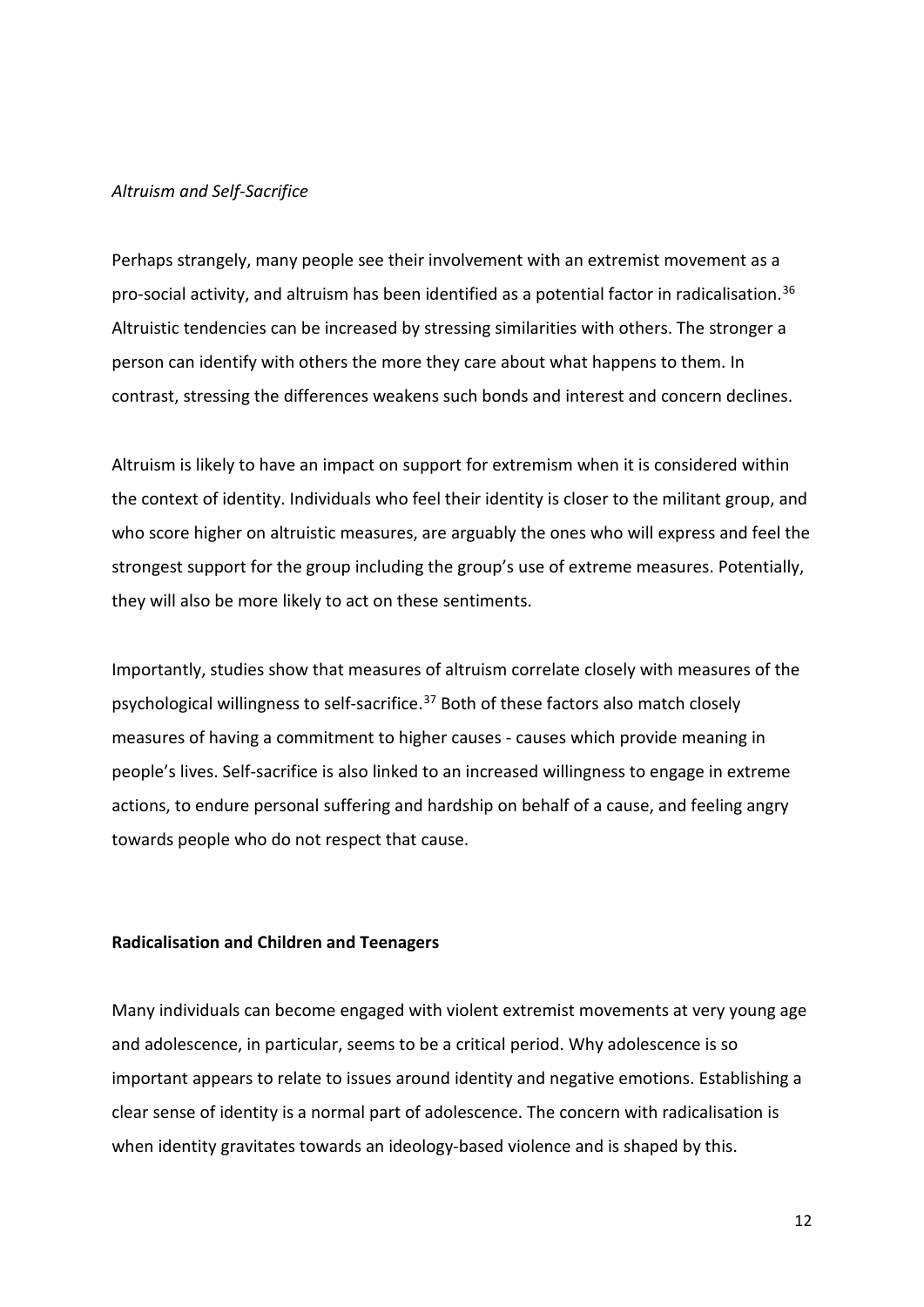This is more likely to happen in cases where the young person has a strong identification with an (ethnic and religious) in-group; where they perceive this in-group as superior; yet, where they also perceive that this in-group has been humiliated by others.<sup>[38](#page-20-12)</sup> The psychological background can be marked by negative emotions and a quest for significance. Self-esteem may be low at the start of the process, but can rise as the individual embrace's the radical ideology and incorporates this more and more into their own sense of identity.

Young people with high personal uncertainty (e.g. who experience higher levels of anxiety and confusion) can be more inclined to support ideology-based violence. Researchers argue that uncertainty is a distressing feeling, and that people are fundamentally motivated to achieve a sense of certainty about themselves and their social worth. This can make extremist ideologies which provide a clear "black and white" worldview that minimizes ambiguity and uncertainty very attractive, and indeed, studies show that people gravitate towards radical beliefs when they experience high levels of uncertainty. Also, young people who have a higher sense of agency (i.e. feel that they understand themselves and their roles) appear more willing to actually act on violent intentions. Important background environmental factors which contribute to all this, can be negative situations at home, the presence and endorsement of the ideology among their peers and family, and negative key events in their personal lives.<sup>[39](#page-20-13)</sup>

## **Gender and Radicalization**

Recent research shows that the recruitment of young men and women to terrorist causes can be highly gendered and operates on two levels.<sup>[40](#page-20-31)</sup> How this happens can be well illustrated by examining recent developments with regard to militant jihadist radicalization, particularly with regard to Islamic State (IS). At the first level, recruitment focuses on critiquing gendered globalized societal patterns and norms, and second, targeting individual lives. These two layers of propaganda and recruitment reinforce each other, and provide a broad alignment of public values with private aspirations.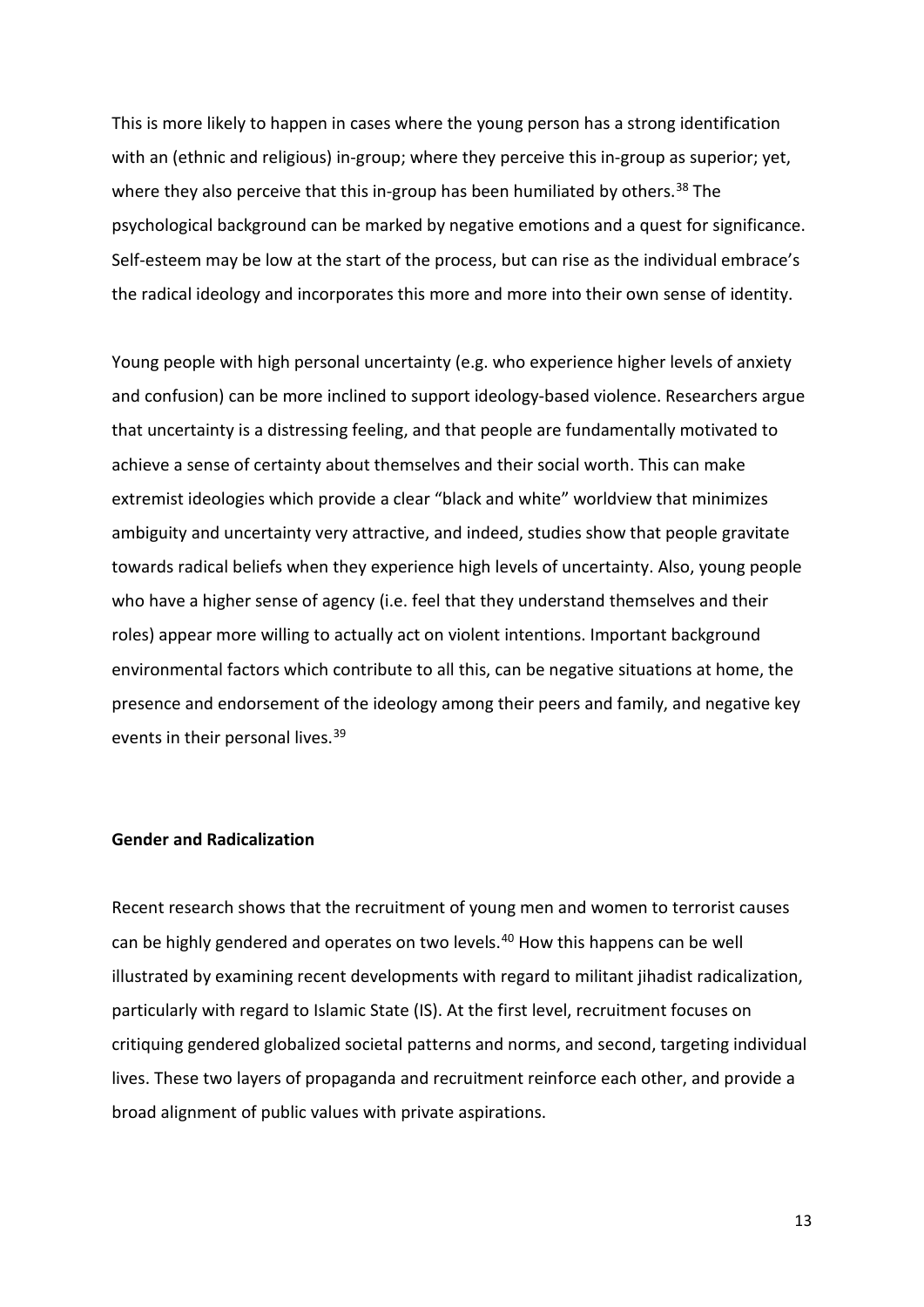The first globalized narratives are produced on a mass scale and distributed via a range of media and platforms, from ask.fm, Instagram, Facebook, and twitter, to online video channels and dedicated websites. Klaussen's in-depth analysis of IS online material reveals that less than 10% of material is concerned with violence.[41](#page-20-32)Although different communities are targeted in unique ways there are common trends. Generally, the material focuses on the failings of western states to allow Muslims to live according to their faith, points to the violence of Western governments and state agencies against Muslims, and emphasizes the faults of Muslims who adopt alternative understandings of an Islamic way of life and particularly targeting Shia and Sufis. These claims are highly gendered and declare it an obligation on Muslim men to defend 'rightly believing' women from such attacks. Reinforcing this perception of threat, they allege that European men are emasculated by European state agencies, and are not 'real men' because of their failures to defend the 'appropriate' gender order. For example, the French language magazine, Dar Al-Islam, which supports ISIS, in the edition entitled "Qu'Allah Maudisse La France", argued that:

"the laws banning the hijab, [and] the anti-terrorist laws which allow the imprisonment of any Muslim without any serious evidence are all slapping the face of every Muslim who still believes that it is possible to live with the disbelievers or worse to live Islam under the authority of the disbelievers …"

They highlight perceived discrimination in stop and searches by police that appear to disproportionately target Asian/Muslim men, as well as different sentencing and prosecution outcomes for Muslims compared to Caucasians.<sup>[42](#page-20-33)</sup> Female supporters of ISIS talk about 'jihadi-hotties', or 'hipster jihadis', that fighters are more manly, and therefore better Muslims, and more attractive than Western Muslim men.<sup>[43](#page-20-34)</sup> Correspondingly, they contend that women in the west are not respected, and the roles of wife and mother are not valued<sup>[44](#page-20-18)</sup>. They present Islamic State as an opportunity for young men to demonstrate their 'manhood', by becoming a fighter/hero, by supporting and defending women, and by following God's requirement that they live under Islamic law. Avatars of ISIS men and their online personas emphasize their commitment to fitness, to guns, and to having sufficient income to provide for a family as the primary breadwinner. Fatherhood is also emphasized; for example, there is an online video from ISIS made in summer of 2015 showing men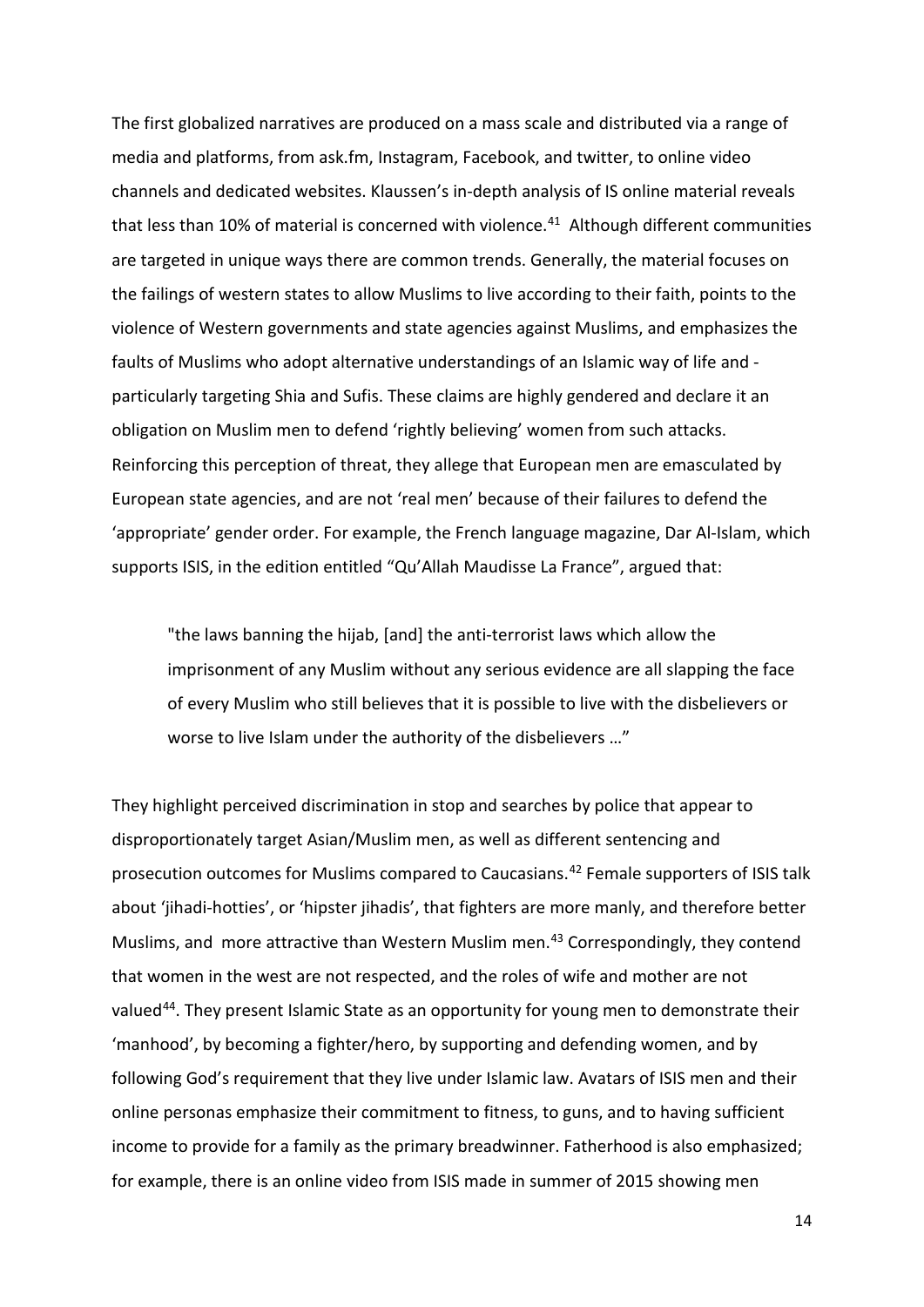playing with children in a well-equipped playground, and fathers training young boys in combat and shooting<sup>45</sup>. The young boys are called 'Little cubs'' or 'little bears'.<sup>46</sup>

Correspondingly, they ask women to demonstrate their commitment to God and Islamic law by being a 'support' to their (future/current) husbands in Islamic State and by bringing up the next generation of Muslims in the 'correct' manner.<sup>[47](#page-20-36)</sup> Women are told to expect a 'protected' but 'purposeful' life in Iraq and Syria under ISIS, and are encouraged to think about life as part of the 'sisterhood', facilitating belonging and commitment to the new cause. The interview with the girlfriend of one of the Charlie Hebdo attackers emphasized the need for women to be the 'base' and 'rocks' for men in ISIS.<sup>[48](#page-20-37)</sup> Online material uses particular gendered motifs to exalt individual behaviours and traits. For women, modesty, piety and complementarity with men is emphasized through images of a lion and lioness, or a 'green bird'; images of romantic love do emerge, but these are presented as the 'beginning' of a new life rather than an end in itself. Notions of 'purity' therefore become important - purity meaning of femininity/masculinity tied to morality and of faith.

## **The Online Environment and Social Media**

The past decade has seen enormous attention focused on questions around the role that the online environment and social media play in radicalization.<sup>[49](#page-20-20)</sup> While the online environment is hugely diverse and public platforms are used for propagating messages, recruitment of members (rather than merely sympathizers) requires more personalized forms of communication. They often use closed forum and messaging platforms, such as Telegram and WhatsApp. Islamic state 'groups' is increasingly suspicious of unsolicited requests, and some reports suggest they require a 'recommendation' from a 'known'/'trusted' individual. This became evident in the Channel 4 Dispatches programmes aired in November 2015, where the undercover reporter had considerable difficulty accessing groups that 'met in real life' and she was finally ousted from a meeting because she couldn't allay the lead woman's fears that she wasn't carrying a camera in her bag<sup>[50](#page-20-38)</sup>. Closest links seem to be with siblings<sup>[51](#page-20-39)</sup>. Recruiters exploit their extensive knowledge of an individual by targeting any existing vulnerabilities in the young person's identity and life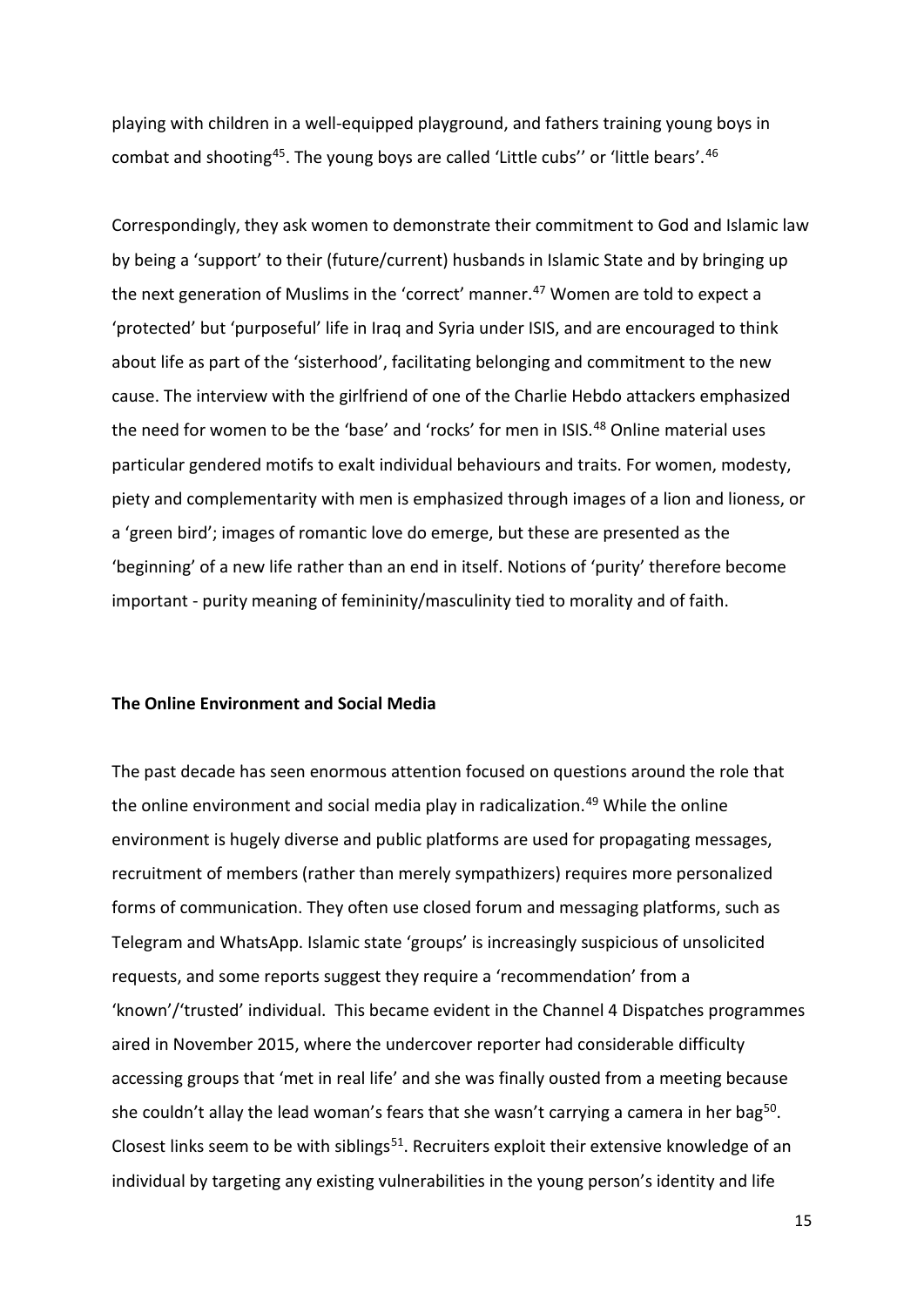experiences. Peer-to-Peer recruiters also encourage young women to distrust friends and family or 'traditional' authority figures, arguing 'they don't understand'. Moreover they argue that those in the West follow an Islam that has been 'perverted' by culture and traditions that are not Islamic, or that those in authority have become corrupted by working for European authorities. This process of isolating young people from those around them and generating thick bonds of trust between them is essential to convincing them to make the move from belief to action (moving to IS territories). NGOs working in de-radicalisation anticipate spikes in recruitment during summer holidays, winter and Easter breaks.<sup>[52](#page-20-23)</sup> This is because the intensity and volume of interaction is higher, as young people have fewer 'distractions', but also because travel is less suspect. Further, we see a spike in travel over the summer as young women seek to avoid 'holidays' to Pakistan or India. There are reports of some young couples where families have denied their union as travelling to Islamic State together during this time.

They target individual lives in specific recruitment, and offer 'hope' through direct material reward, status and privilege<sup>[53](#page-20-40)</sup>. Additionally they tap into disappointment with life in the West; women's experiences, opinions and lives are shown 'not to matter' to the 'outside world' (whether that is Western politicians, state agencies or Muslim communities) and recruiters point to the failure of others to take potential recruits actions or words seriously. At the individual level, they appear to focus on the lack of control and voice young women have in their lives - whether in the home, the community or at school. They then link these personal experiences of disappointment back to a worldwide phenomenon of victimisation and oppression, for their global narrative that Muslims can't live side by side with non-Muslims.

They offer a 'new life' belonging to IS young women, in which are given 'choices' (Islamic State allege) regarding marriage, work, and education - providing they abide by the strict rules of gender segregation. Recruiters emphasise how 'meaningful' life is, and that hardships (in terms of electrical or medical shortages) are the burden they must endure in order to become better Muslims. Importantly young women are presented with illusion of 'choice' in future husbands, providing their 'wali' (guardian) approves of the match. In marrying a fighter, women are given status and prestige, something recruiters allege they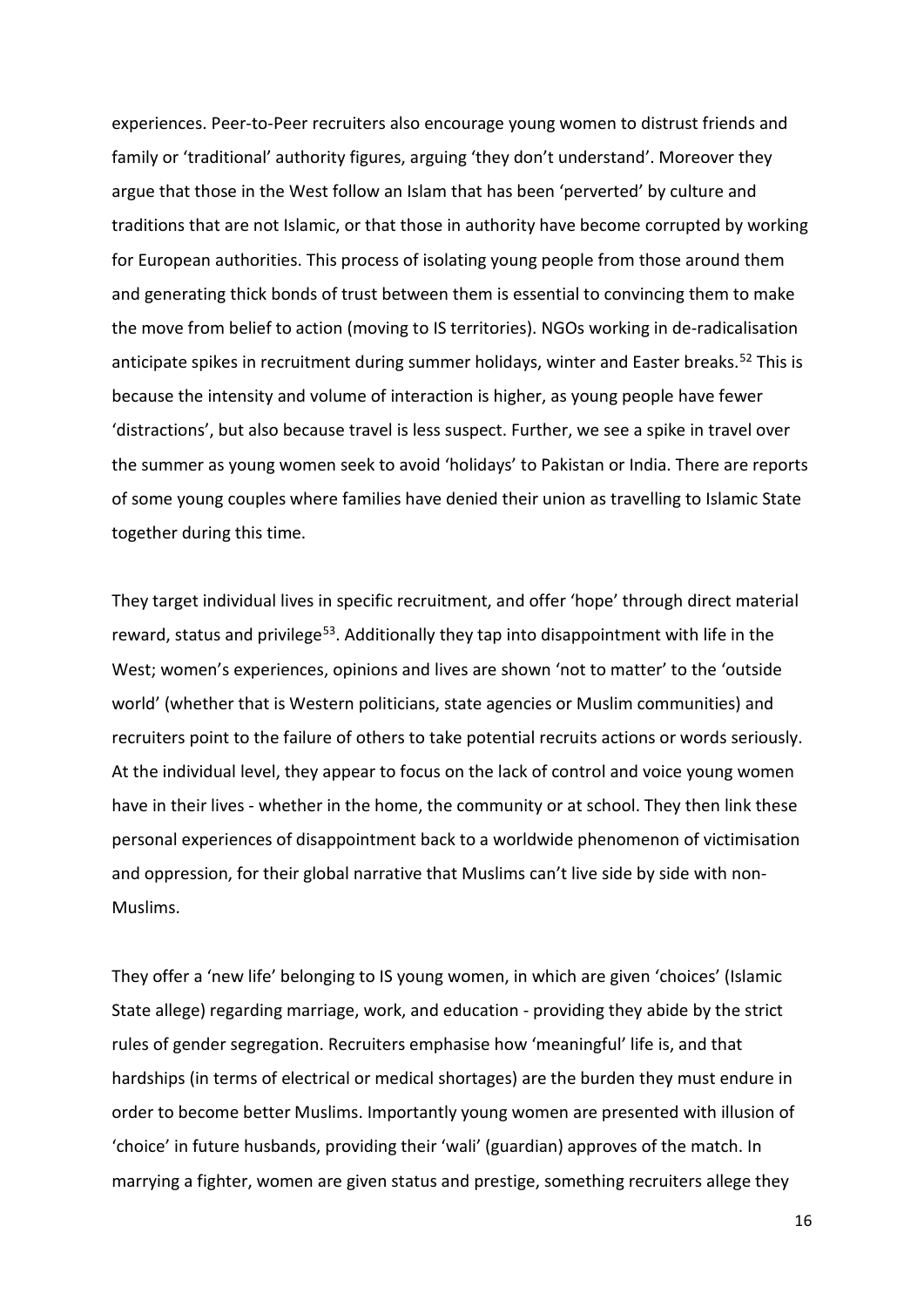will not get while living in the West.<sup>54</sup> Furthermore Western women are 'prized' potential wives (over local women) because they have shown their commitment to the cause by undertaking the journey, and because they have higher levels of education, and maybe linguistically closer to their future husbands. The material is replete with decontextualised verses from the Quran and the Hadith (stories of the Prophet Mohammed's life). They aim to show how men can emulate the life of the prophet if they live in their Caliphate.

However in contrast to carrying out these domestic roles in the UK, in Islamic State it is alleged women can unite their private faith and life with their public/political goals. Islamic State make it clear they do not anticipate women contributing to the 'battlefield', rather they are to provide supporting and domestic roles but this is a 'political choice' as much as a personal one.[55](#page-20-42) Images of women with weapons or dressed as a suicide bomber are signaled as a sign of defence but also to signify their support of violent 'jihad' and to show off the capability and weaponry available to fighters of Islamic state. Women are 'trained' in the use of light weaponry but only to defend themselves or their children, or to serve in two female-only moral police forces in IS territory  $-$  such as the Al-Khansaa Brigade<sup>[56](#page-20-43)</sup>.

As the discussions show, the material offers a utopian vision<sup>[57](#page-20-25)</sup> of itself - it identifies a problem with the world and living in the West, it presents an awe-inspiring and grand solution (itself), argues that young Muslims are responsible for its realization, and offers 'hope' for a future. There is an underlying tension with this approach where it emphasises a new 'good life' for potential recruits while simultaneously highlighting their belief in an imminent apocalypse. However this does not render IS a 'death cult': rather, death and violence is for a purpose - the protection of the new proto-state, and its 'citizens'. They link these global narratives of masculinity, politics and femininity to ideas about individuals' behaviours, by bridging the individual, or private world, with public global narratives. Islamic State has been more successful in that than other groups.

#### **Conclusions**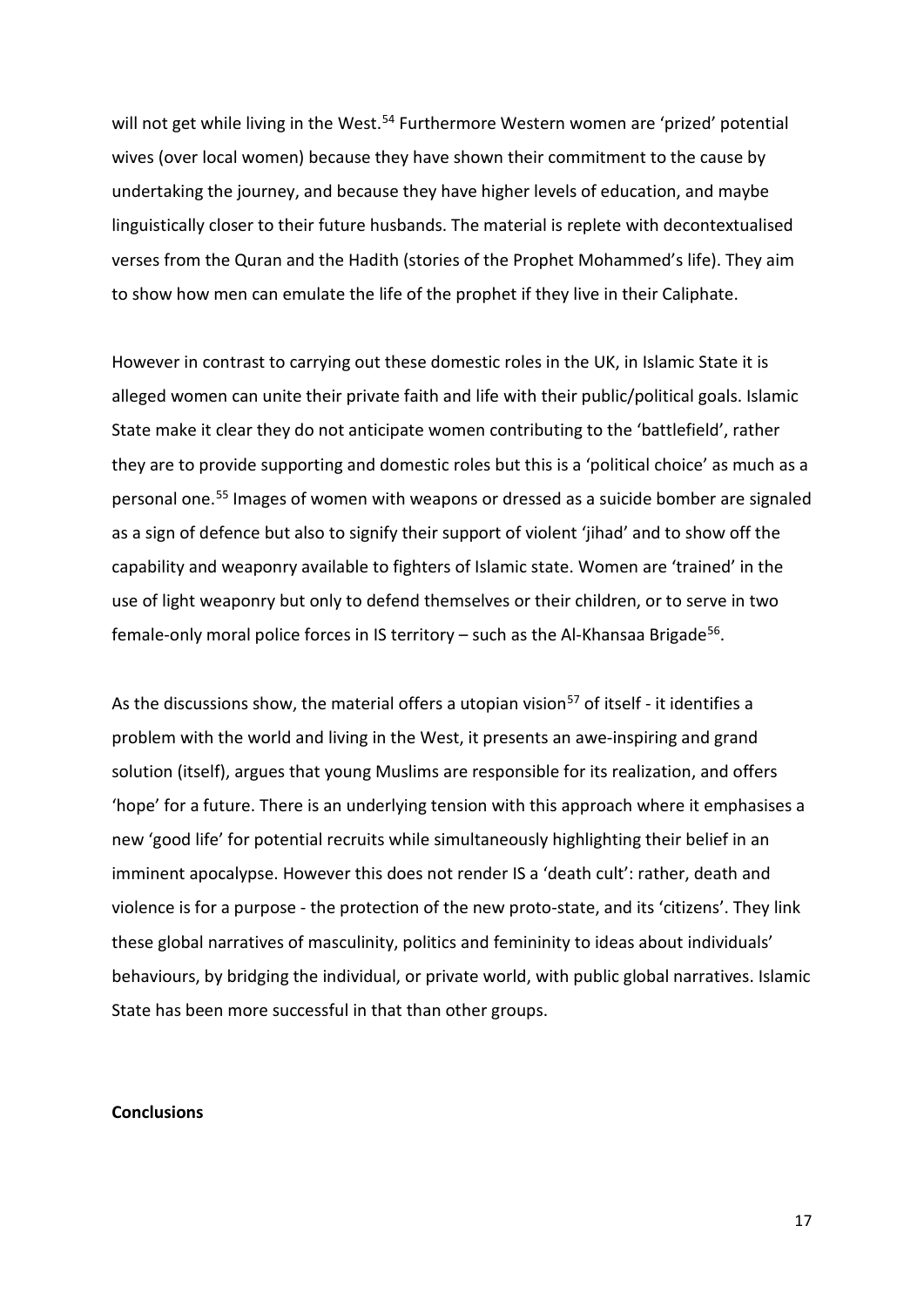Our understanding of how people become involved in terrorism and violent extremism has transformed since the turn of the century. That transformation occurred at the same time that 'radicalisation' took over as the dominant framework for considering questions around terrorist psychology, motivation and recruitment. Yet, is it a case that the major breakthroughs in understanding have happened because 'radicalisation' is a genuinely useful concept that has facilitated this progress? Or is it simply the inevitable result of the massive amount of research which has been focused on terrorism and terrorists in the wake of 9/11?

While radicalisation as a concept has troublesome baggage, it has nevertheless worked as an overarching theme for research on questions looking at support for and involvement in violent extremism. In this regard, it has arguably proven both more flexible and more cohesive than the previous frameworks. It has almost certainly made it easier to connect together disparate research findings across a range of academic disciplines. Combined then with the huge and sustained increase in scientific research across the area, significant progress seems almost inevitable.

Yet, while progress has been made, there are still very significant gaps in our understanding. Much of the evidence base remains seriously weak. Good quality studies have trickled in, but more are still needed. At this stage, it is clearly critical to remember that radicalisation is the result of many factors, some of which are about the individual involved, and some of which relate to their environment (including family and community). The range of factors involved is extensive, and the result is that radicalisation processes are complex and varied. Radicalisation itself is not a fixed state, but is dynamic, and changing events and factors can either deepen radicalisation or bring about de-radicalisation.

We also need to be careful in terms of how we think about the broader role of radicalisation. A subtle assumption has spread that 'radicalisation' as a phenomenon is the major root cause of terrorism. Yet, it is surely more accurate to see radicalisation as the recruitment processes. Other causes drive these processes, and it is these causes which merit attention and intervention. Added to this, many models of radicalisation seem weakly linked to the evidence we have regarding the structural causes of terrorism.<sup>[58](#page-20-44)</sup> When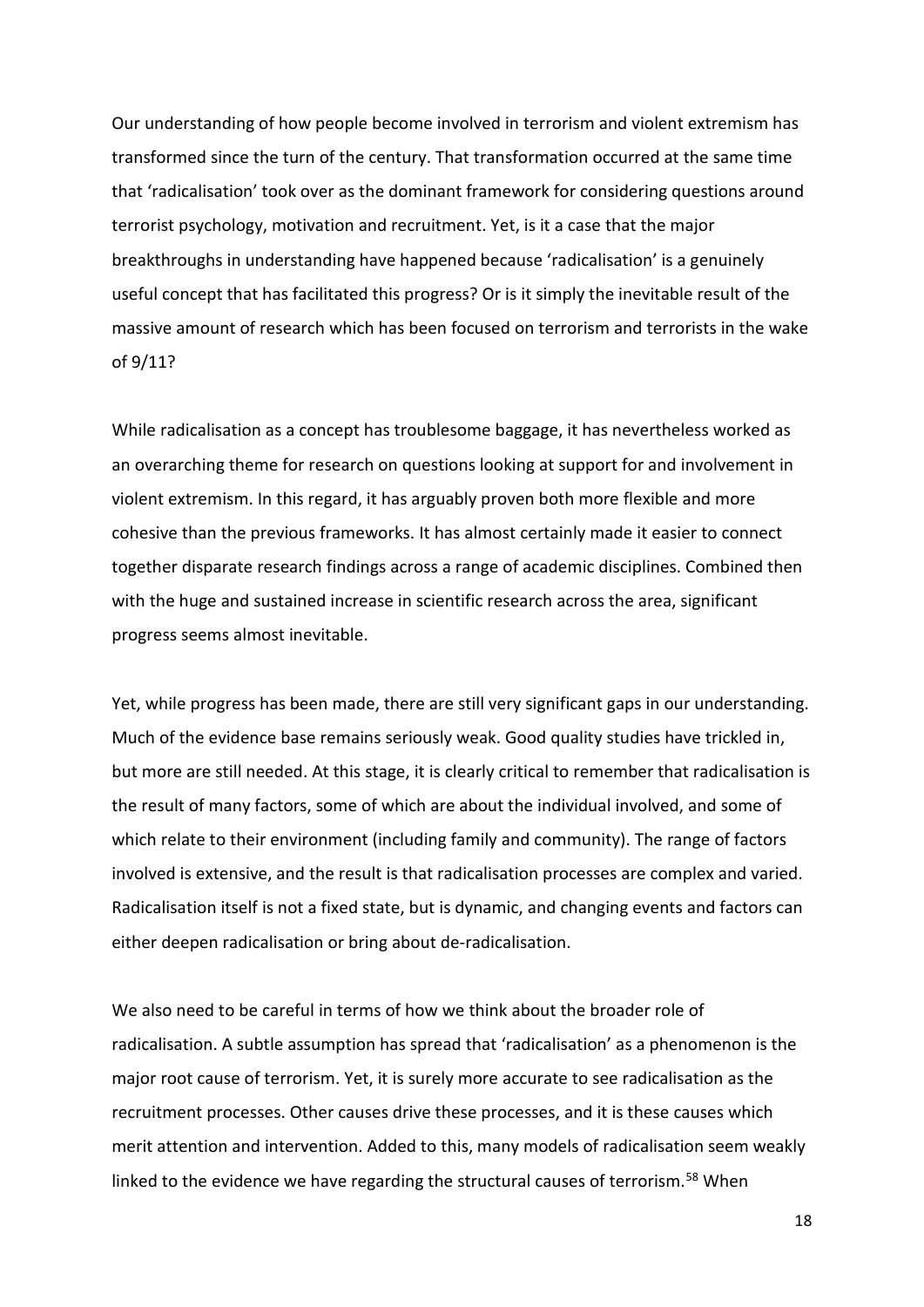different models are used to design or justify a variety of counter-terrorism policies and programmes, care is needed to look beyond the headline banner of radicalisation and pay attention to the causes identified *within* that model as key factors. Failing to do that, risks leading counter-terrorism and countering violent extremism down false roads.

 $\overline{\phantom{a}}$ 

<span id="page-18-0"></span><sup>1</sup> See for example A. Silke, 'Becoming a Terrorist', in A. Silke, (ed.), *Terrorists, Victims and Society: Psychological Perspectives on Terrorism and Its Consequences* (Chichester: Wiley, 2003), pp.29-53.

<span id="page-18-1"></span><sup>2</sup> M. Sedgwick, "The concept of radicalization as a source of confusion", *Terrorism and Political Violence*, Vol.22, No.4, (2010), pp.479-494.

<sup>&</sup>lt;sup>3</sup> J. Horgan and K. Braddock, "Rehabilitating the Terrorists? Challenges in Assessing the Effectiveness of Deradicalization programs", *Terrorism and Political Violence*, Vol. 22, No. 2, (2010), pp.267-291.

<sup>4</sup> A. Schmid, "Radicalisation, de-radicalisation, counter-radicalisation: A conceptual discussion and literature review", *ICCT Research Paper* 97 (2013), p.22.

<sup>&</sup>lt;sup>5</sup> See, for example, A. Richards, *Conceptualizing Terrorism* (Oxford: Oxford University Press, 2015).<br><sup>6</sup> For some good reviews of some of the most relevant models see: R. Borum, "Radicalization into Violent Extremism II: A Review of Conceptual Models and Empirical Research", *Journal of Strategic Security*, Vol. 4, No. 4, (2011), pp.7-62; M. King and D. Taylor, "The Radicalization of Homegrown Jihadists: A Review of Theoretical Models and Social Psychological Evidence", *Terrorism and Political Violence*, Vol. 23, No. 4, (2011), pp.602-622; and, H. Allan, A. Glazzard, S. Jesperson, S. Reddy-Tumu and E. Winterbotham, *Drivers of Violent Extremism: Hypotheses and Literature Review* (London: Royal United Services Institute, 2015).

<sup>7</sup> F. Moghaddam, "The Staircase to Terrorism: A Psychological Exploration", *American Psychologist* Vol. 60, No. 2 (2005): 161.

<sup>8</sup> A. Silke & J. Schmidt-Petersen, 'The Golden Age? What the 100 most cited articles in Terrorism Studies tell us', *Terrorism and Political Violence* (2015) DOI:10.1080/09546553.2015.1064397

<sup>9</sup> The model was first outlined in: C. McCauley and S. Moskalenko, "Mechanisms of Political Radicalization: Pathways Toward Terrorism", *Terrorism and Political Violence*, Vol.20, No.3 (2008), pp.415-433; with an expanded description provided later in C. McCauley and S. Moskalenko, *Friction: How radicalization happens to them and us* (Oxford: Oxford University Press, 2011).

<sup>&</sup>lt;sup>10</sup> C. McCauley and S. Moskalenko, "Mechanisms of Political Radicalization: Pathways Toward Terrorism", *Terrorism and Political Violence*, Vol.20, No.3 (2008), p.416.

<sup>11</sup> C. McCauley and S. Moskalenko, 'Individual and group mechanisms of radicalization.' *Protecting the homeland from international and domestic terrorism threats: Current multi-disciplinary perspectives on root causes, the role of ideology, and programs for counter-radicalization and disengagement* (2010), pp.82-91.

<sup>&</sup>lt;sup>12</sup> A. Kruglanski, M. Gelfand, J. Bélanger, A. Sheveland, M. Hetiarachchi and R. Gunaratna, 'The psychology of radicalization and deradicalization: How significance quest impacts violent extremism', *Political Psychology*, Vol.35, No.1 (2014), pp.69-93.

 $13$  M. Dugas and A. Kruglanski, 'The quest for significance model of radicalization: implications for the management of terrorist detainees', *Behavioral Sciences & the Law*, Vol.32, No.3 (2014), pp.423-39.

<sup>14</sup> A. Kruglanski, M. Gelfand and R. Gunaratna, 'Terrorism as means to an end: How political violence bestows significance', in P. R. Shaver & M. Mikulincer (Eds.), *Meaning, mortality, and choice: The social psychology of existential concerns* (pp. 203–212), (Washington, DC: American Psychological Association, 2012).

<sup>15</sup> A. Kruglanski, M. Gelfand, J. Bélanger, A. Sheveland, M. Hetiarachchi and R. Gunaratna, 'The psychology of radicalization and deradicalization: How significance quest impacts violent extremism', *Political Psychology*, Vol.35, No.1 (2014), pp.69-93.

<sup>16</sup> University of Amsterdam, *Empirical Study (revised). SAFIRE: Scientific Approach to Finding Indicators for & Responses to Radicalisation* (2013) http://www.safire-project-results.eu/deliverables.html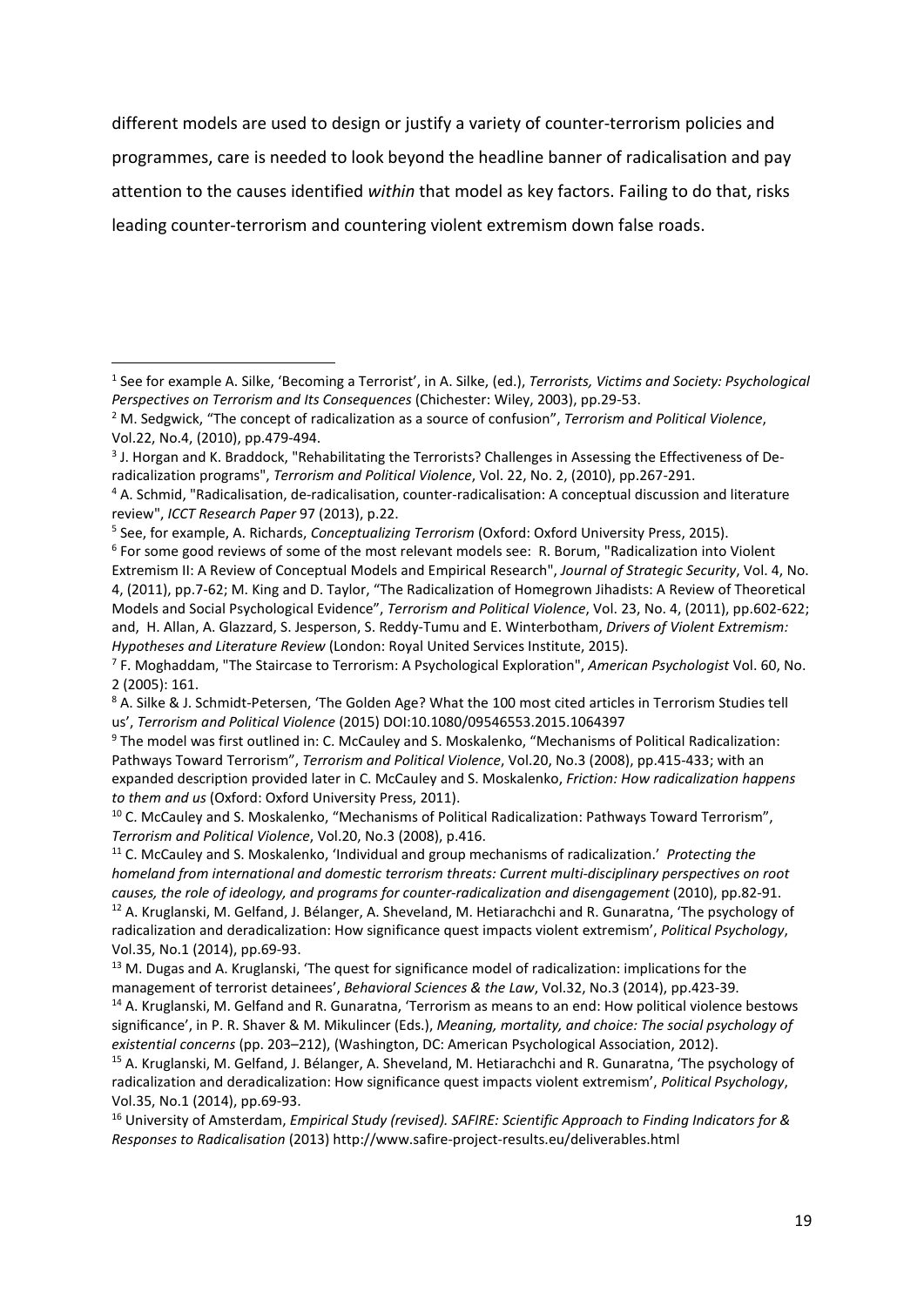<sup>17</sup> J. Marret, A. Feddes, L. Mann, B. Doosje, and H. Griffioen-Young, 'An overview of the SAFIRE project: a scientific approach to finding indicators of and responses to radicalisation', *EXIT-Deutschland: Zeitschrift für Deradikalisierung und demokratische Kultur*, Vol.1 (2013), pp.123-148.

<sup>18</sup> H. Allan, A. Glazzard, S. Jesperson, S. Reddy-Tumu and E. Winterbotham, *Drivers of Violent Extremism: Hypotheses and Literature Review* (London: Royal United Services Institute, 2015).

19 A. Silke, 'Holy warriors exploring the psychological processes of Jihadi radicalization', *European Journal of Criminology*, Vol.5, No.1 (2008), pp.99-123.

<sup>20</sup> M. Sageman, *Leaderless jihad: Terror networks in the twenty-first century* (University of Pennsylvania Press, 2011).

<sup>21</sup> E. Bakker, *Jihadi Terrorists in Europe*. Clingendael Security Paper No. 2. (Haag: Netherlands Institute of International Relations, 2006).<br><sup>22</sup> A. Kule and Z. Gül, 'How indiviudals join terrorist organizations in Turkey: An empirical study on DHKP-C, PKK,

and Turkish Hezbollah', *The Global: A Journal of Policy and Strategy*, Vol.1, No.1 (2015).<br><sup>23</sup> R. Borum, 'Psychological vulnerabilities and propensities for involvement in violent extremism', *Behavioral* 

*Sciences & the Law*, Vol.32, No.3 (2014), pp.286-305.

<sup>24</sup> A. Silke, *The Psychology of Counter-terrorism* (Oxon: Routledge 2010).

**.** 

<span id="page-19-0"></span><sup>25</sup> See for example, J. Horgan, 'From profiles to pathways and roots to routes: Perspectives from psychology on radicalization into terrorism', *The ANNALS of the American Academy of Political and Social Science*, Vol.618, No.1 (2008), pp.80-94; and, R. Borum, 'Psychological vulnerabilities and propensities for involvement in violent extremism', *Behavioral Sciences & the Law*, Vol.32, No.3 (2014), pp.286-305.

<span id="page-19-3"></span><span id="page-19-2"></span><span id="page-19-1"></span><sup>26</sup> See, for example, A. Bandura, 'Mechanisms of moral disengagement in terrorism', in W. Reich (ed.), *Origins of Terrorism: Psychologies, ideologies, states of mind*, pp. 161-191, (Washington DC: Woodrow Wilson Center Press, 1990); T. Pyszczynski, A. Abdollahi, S. Solomon, J. Greenberg, F. Cohen and D. Weise, 'Mortality salience, martyrdom, and military might: The great Satan versus the axis of evil', *Personality and Social Psychology Bulletin*, Vol.32, No.4 (2006), pp.525-37; and, A. Silke, *Terrorism: All That Matters* (London: Hodder and Stoughton, 2014).

<sup>27</sup> A. Kruglanski, M. Gelfand, J. Bélanger, A. Sheveland, M. Hetiarachchi and R. Gunaratna, 'The psychology of radicalization and deradicalization: How significance quest impacts violent extremism', *Political Psychology*, Vol.35, No.1 (2014), pp.69-93.

<sup>28</sup> A. Kruglanski, M. Gelfand, J. Bélanger, A. Sheveland, M. Hetiarachchi and R. Gunaratna, 'The psychology of radicalization and deradicalization: How significance quest impacts violent extremism', *Political Psychology*, Vol.35, No.1 (2014), pp.69-93.

<sup>29</sup> K. Bhui, B. Everitt and E. Jones, 'Might Depression, Psychosocial Adversity, and Limited Social Assets Explain Vulnerability to and Resistance against Violent Radicalisation?' *PLoS ONE* Vol.9, No.9 (2014), e105918. doi:10.1371/journal.pone.0105918

<sup>30</sup> See for example: C. Dean, 'The Healthy Identity Intervention: The UK's Development of a Psychologically Informed Intervention to address Extremist Offending', in A. Silke (ed.) *Prisons, Terrorism and Extremism: Critical Issues in Management, Radicalisation and Reform*, pp. (Oxon: Routledge, 2014); J. Liht and J. Savage, 'Identifying young Muslims susceptible to violent radicalisation: Psychological theory and recommendations', in M. Sharpe (ed.) *Suicide bombers: The psychological, religious and other imperatives*, pp5-25, (Amsterdam, Netherlands: IOS Press, 2008); and, S. Schwartz, C. Dunkel and A. Waterman, 'Terrorism: An identity Theory Perspective', *Studies in Conflict & Terrorism*, Vol.32 (2009), pp.537-559.

<sup>31</sup> V. Lub, 'Polarisation, radicalization and social policy. Evaluating the theories of change', *Evidence and Policy*, Vol.9, (2013), pp.165–183.

32 A. Feddes, L. Mann and B. Doosje, 'Increasing self-esteem and empathy to prevent violent radicalization: a longitudinal quantitative evaluation of a resilience training focused on adolescents with a dual identity', *Journal of Applied Social Psychology*, Vol.45, (2015), pp.400–411. doi: 10.1111/jasp.12307

<sup>33</sup> University of Amsterdam, *Empirical Study (revised). SAFIRE: Scientific Approach to Finding Indicators for & Responses to Radicalisation* (2013) http://www.safire-project-results.eu/deliverables.html

<sup>34</sup> T. Pyszczynski, S. Solomon and J. Greenberg, *In the Wake of 9/11: The Psychology of Terror* (Washington, DC: American Psychological Association, 2002).<br><sup>35</sup> T. Pyszczynski, A. Abdollahi, S. Solomon, J. Greenberg, F. Cohen and D. Weise, 'Mortality salience,

martyrdom, and military might: The great Satan versus the axis of evil', *Personality and Social Psychology Bulletin*, Vol.32, No.4 (2006), pp.525-37

<sup>36</sup> See for example: R. O'Gorman and A. Silke, 'Terrorism as altruism: An evolutionary model for understanding terrorist psychology', in M. Taylor, J. Roach and K. Pease (eds.) *Evolutionary Psychology and Terrorism*, PP.149